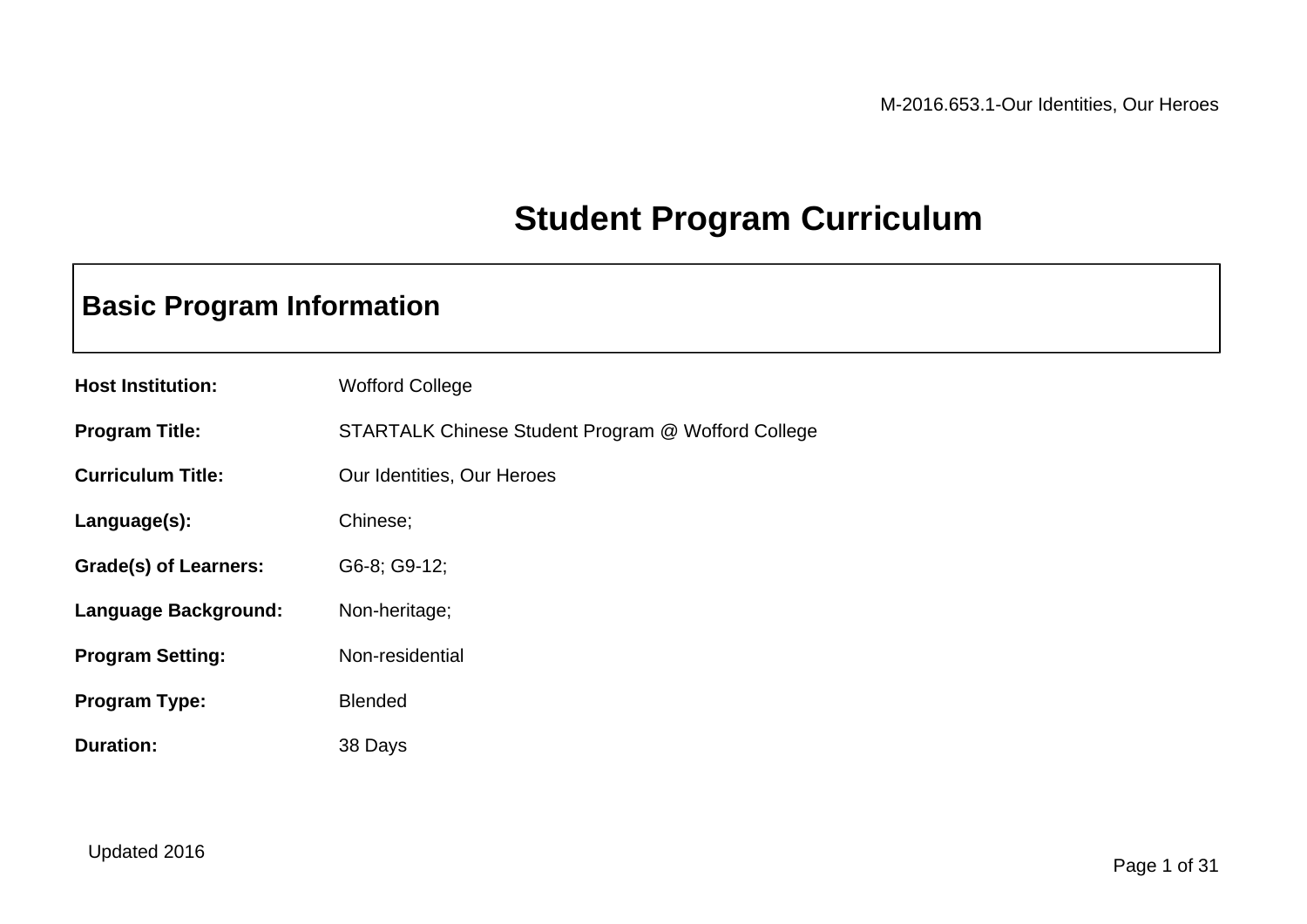**Contact Hours:** 149 Hours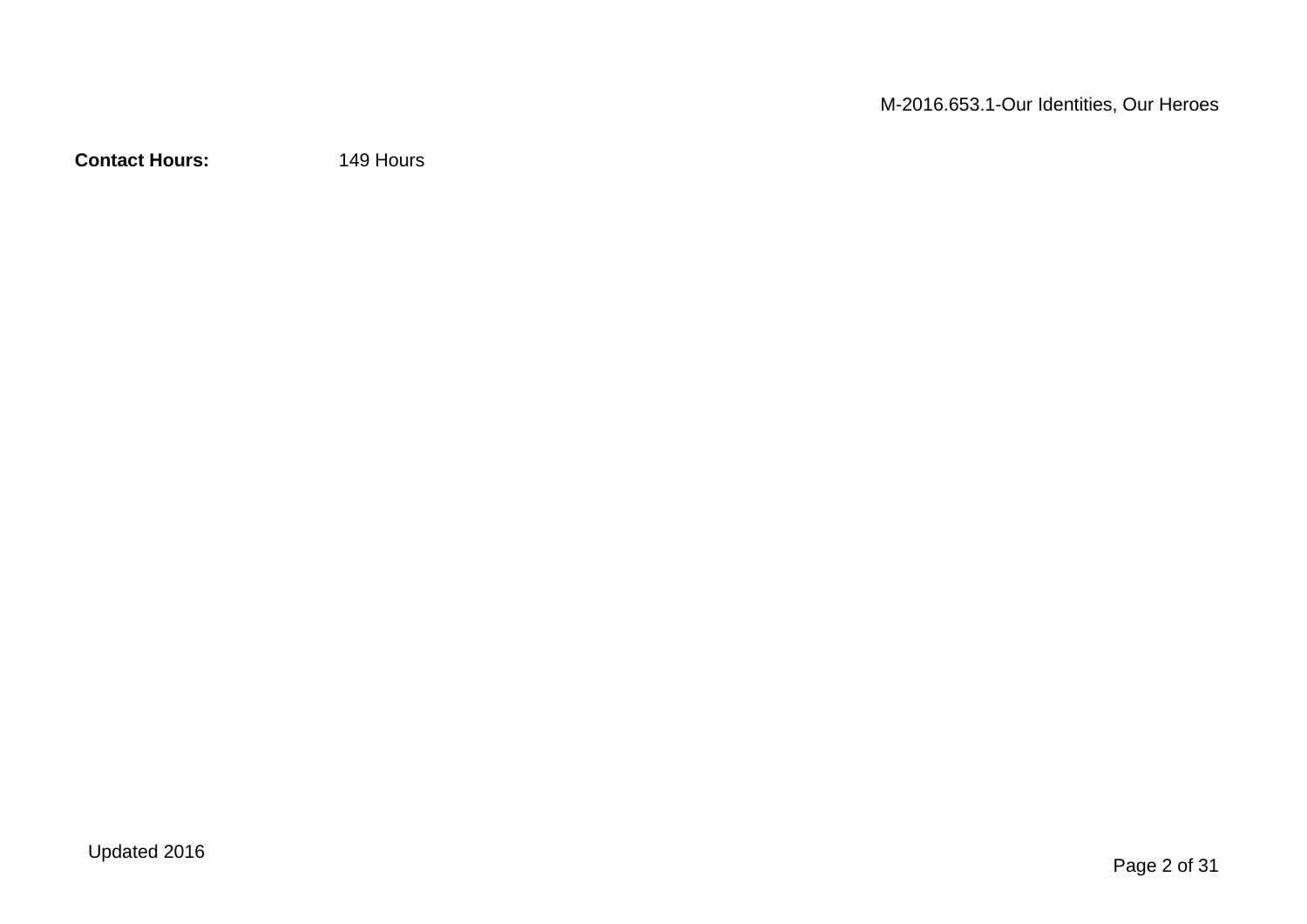# **STAGE 1: What will learners be able to do with what they know by the end of the program?**

### **Target Proficiency/Target Performance**

#### **Target Proficiency Level (by end of program):**

Novice Range

#### **Target Performance Level(s) (during and by end of program):**

Novice High, Intermediate low

### **Program Overview and Theme**

The program theme is "Our Identities, Our Heroes". Students will be able to introduce themselves by giving biographical details and will be able to talk about their interests and activities. Students will also work with biographical materials (such as personal profiles, stories, videos, and other authentic materials) about heroes or important people that really matter to them both at home and in Chinese culture.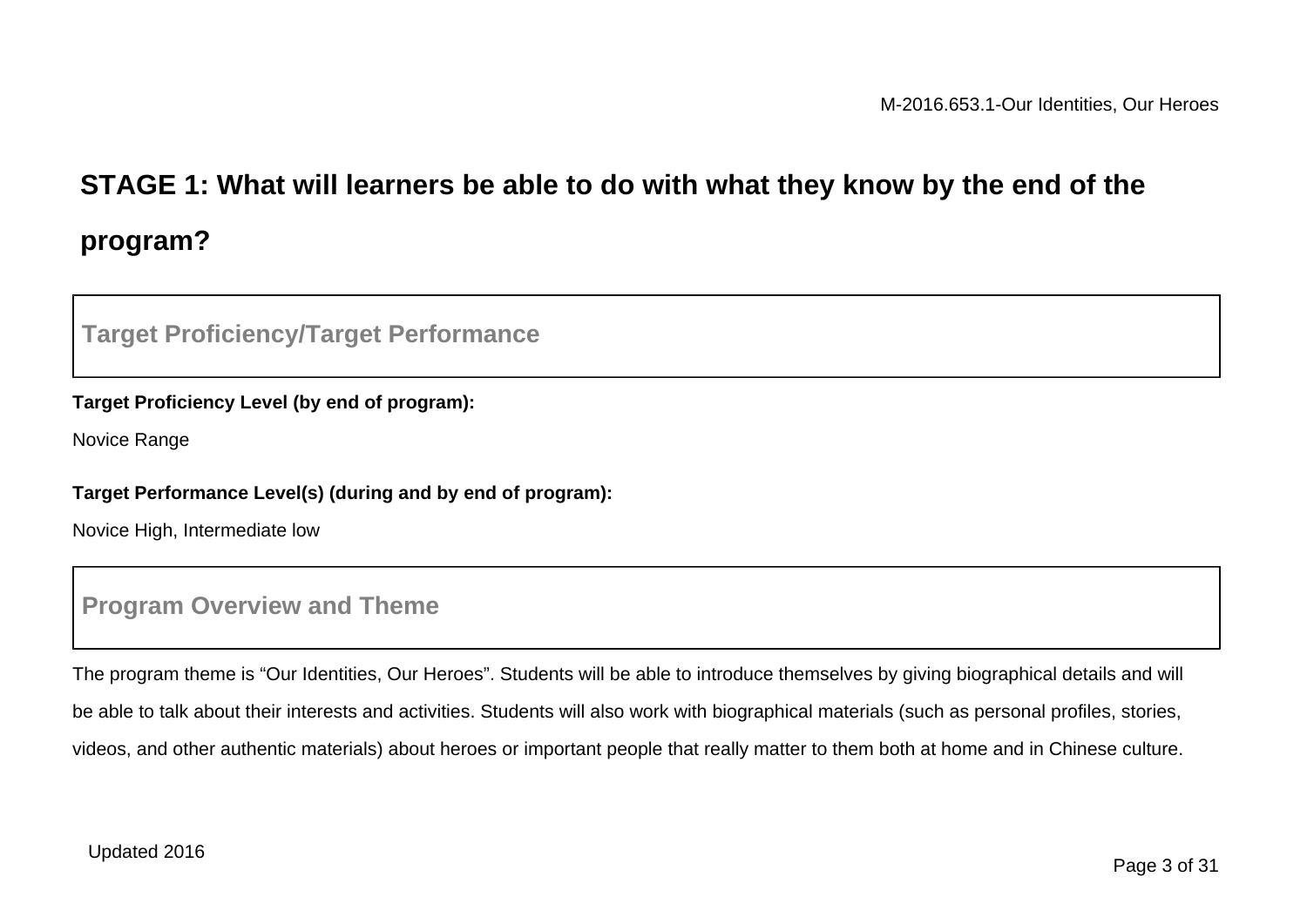Students will explore who they are, where they live, their nationalities, and their heritages. They will comment on the actions of fictional and historical figures and will make simple comments about their personalities and characters. Students will consider their increased independence as they interact with others and take on increased responsibilities at home and in their communities. They will work together to tell the story of a modern-day hero from a community or region where the target language is spoken. They will take part in a simulated field trip to meet individuals involved in the local community and identify how various individuals are working to create a better community.

## **Learning Goals**

| <b>NCSSFL-ACTFL Global Can-Do Benchmarks</b>                                                                          | <b>Program Can-Do Statements or</b>                              |  |
|-----------------------------------------------------------------------------------------------------------------------|------------------------------------------------------------------|--|
| Be sure to label the mode and proficiency level of each statement.                                                    | <b>NCSSFL-ACTFL Can-Do Statements</b>                            |  |
| <b>Interpersonal Communication</b>                                                                                    |                                                                  |  |
| (Novice High: I can communicate and exchange information<br>about familiar topics using phrases and simple sentences, | 1.1.1 can exchange biographic information.                       |  |
| sometimes supported by memorized language. I can usually                                                              | 2. 2. I can inquire about and share information about my family, |  |
| handle short social interactions in everyday situations by asking                                                     | nationality, and heritage.                                       |  |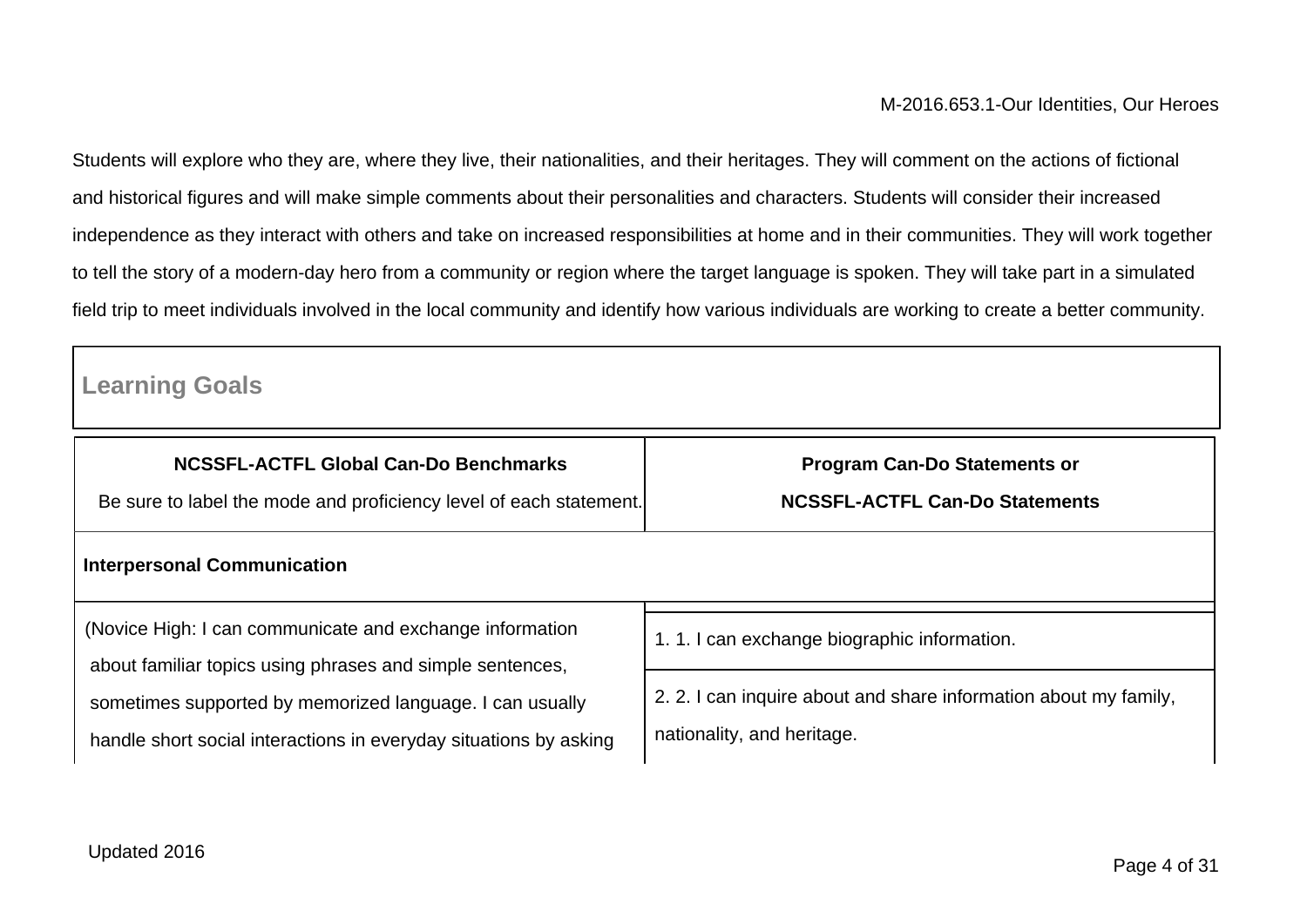| 3. 3. I can comment on a person's personality and character traits<br>based on his/her actions.<br>4.4.1 can ask and answer questions about factual information that<br>is familiar to me.<br>5.5.1 can ask about school, work, and the community, and I can<br>offer to help.<br>6. 6. I can talk about why someone is or is not a hero or leader. |
|-----------------------------------------------------------------------------------------------------------------------------------------------------------------------------------------------------------------------------------------------------------------------------------------------------------------------------------------------------|
|                                                                                                                                                                                                                                                                                                                                                     |
| 7.7.1 can understand a few details about a person who is being<br>described when accompanied by visual support.                                                                                                                                                                                                                                     |
|                                                                                                                                                                                                                                                                                                                                                     |

 messages and presentations on familiar topics. I can understand 8. 8. I can categorize a person who is being described as a leader, artist, musician, athlete, etc.

the main idea of simple conversations that I overhear.)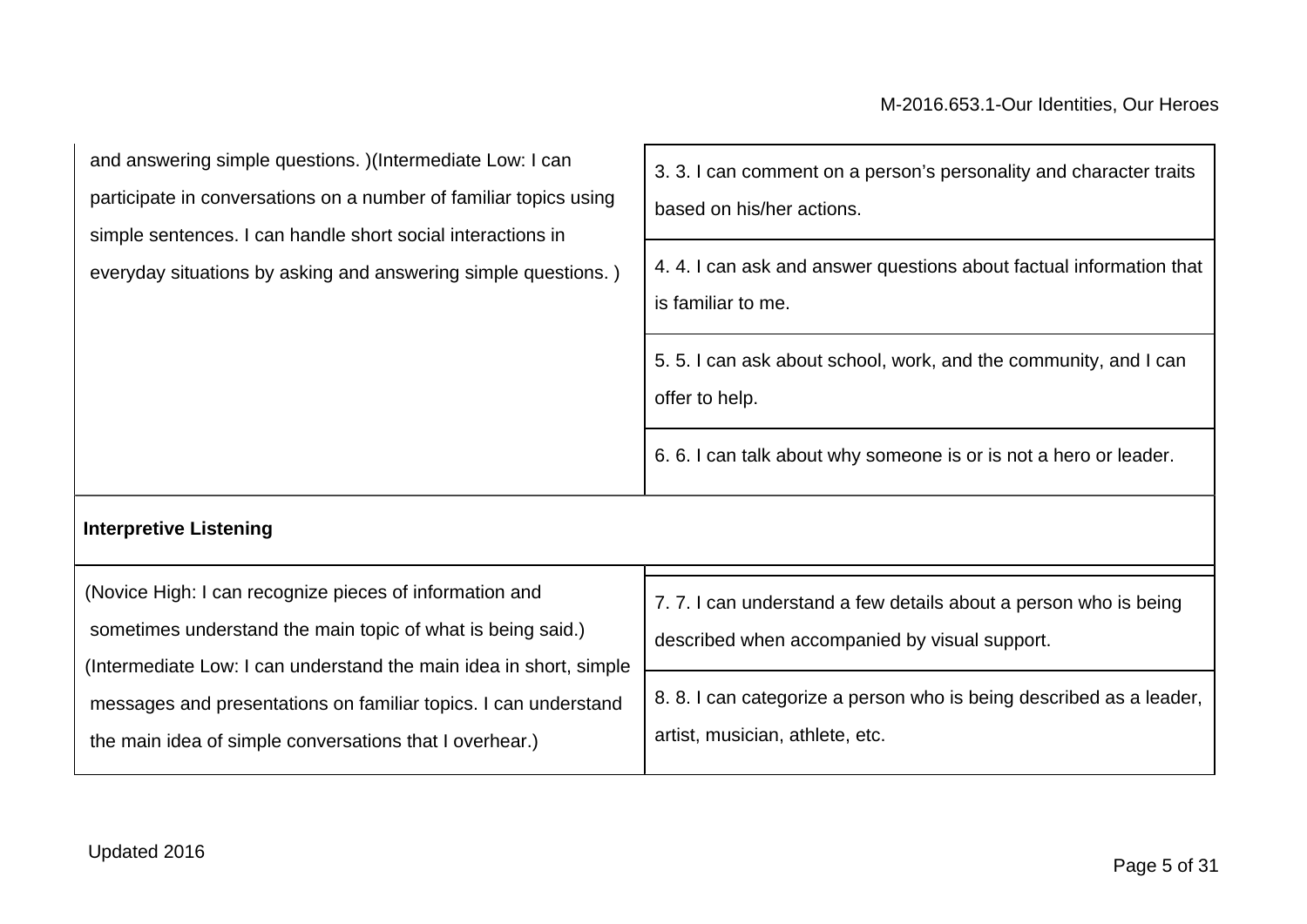## **Interpretive Reading** (Novice High: I can understand familiar words, phrases, and sentences within short and simple texts related to everyday life. I can sometimes understand the main idea of what I have read. ) (Intermediate Low: I can understand the main idea of short and simple texts when the topic is familiar.) 9. 9. I can understand short, simple descriptions with the help of visuals. 10. 10. I can understand personal information about others and understand the main idea of what someone did or is doing. I can identify some detailed information needed on forms, such as school registration forms, international students identification card, etc. 11. 11. I can understand what another person is asking in his/her writing about my personal interests or routines. **Presentational Speaking**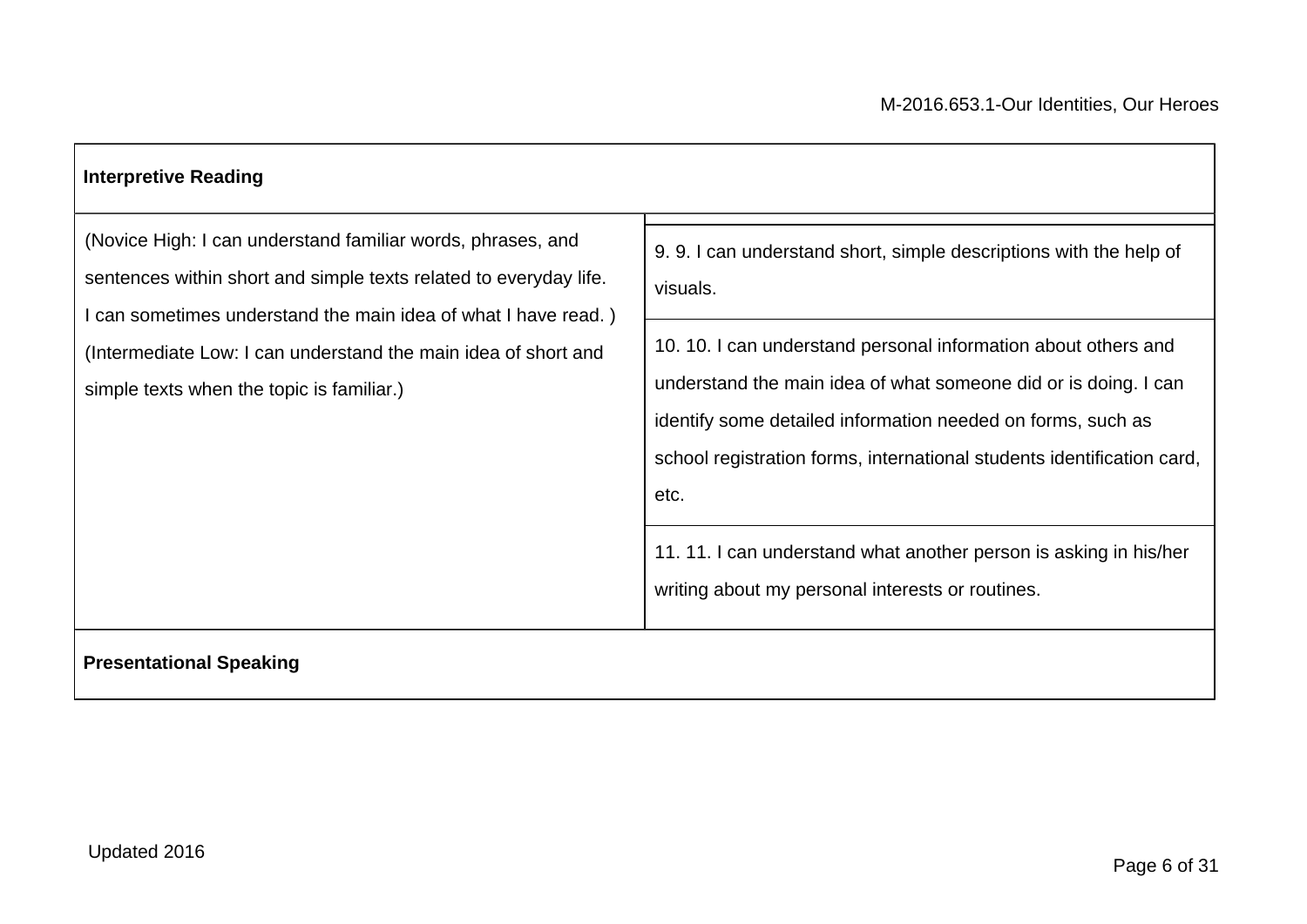| (Novice High: I can present basic information on familiar topics<br>using language I have practiced using phrases and simple | 12. 12. I can present information about my life.                                                         |  |
|------------------------------------------------------------------------------------------------------------------------------|----------------------------------------------------------------------------------------------------------|--|
| sentences.)(Intermediate Low: I can present information on most                                                              | 13. 13. I can describe another person's personality and character.                                       |  |
| familiar topics using a series of simple sentences.)                                                                         | 14. 14. I can give a presentation about a famous athlete, celebrity,<br>or historical figure.            |  |
|                                                                                                                              | 15. 15. I can participate in a multimedia presentation about<br>someone else.                            |  |
| <b>Presentational Writing</b>                                                                                                |                                                                                                          |  |
| (Novice High: I can write short messages and notes on familiar<br>topics related to everyday life.)                          | 16. 16. I can write short messages and notes about what I do at<br>school, at home, or in the community. |  |
|                                                                                                                              | 17.17. I can write short notes for images and pictures to convey<br>information about someone else.      |  |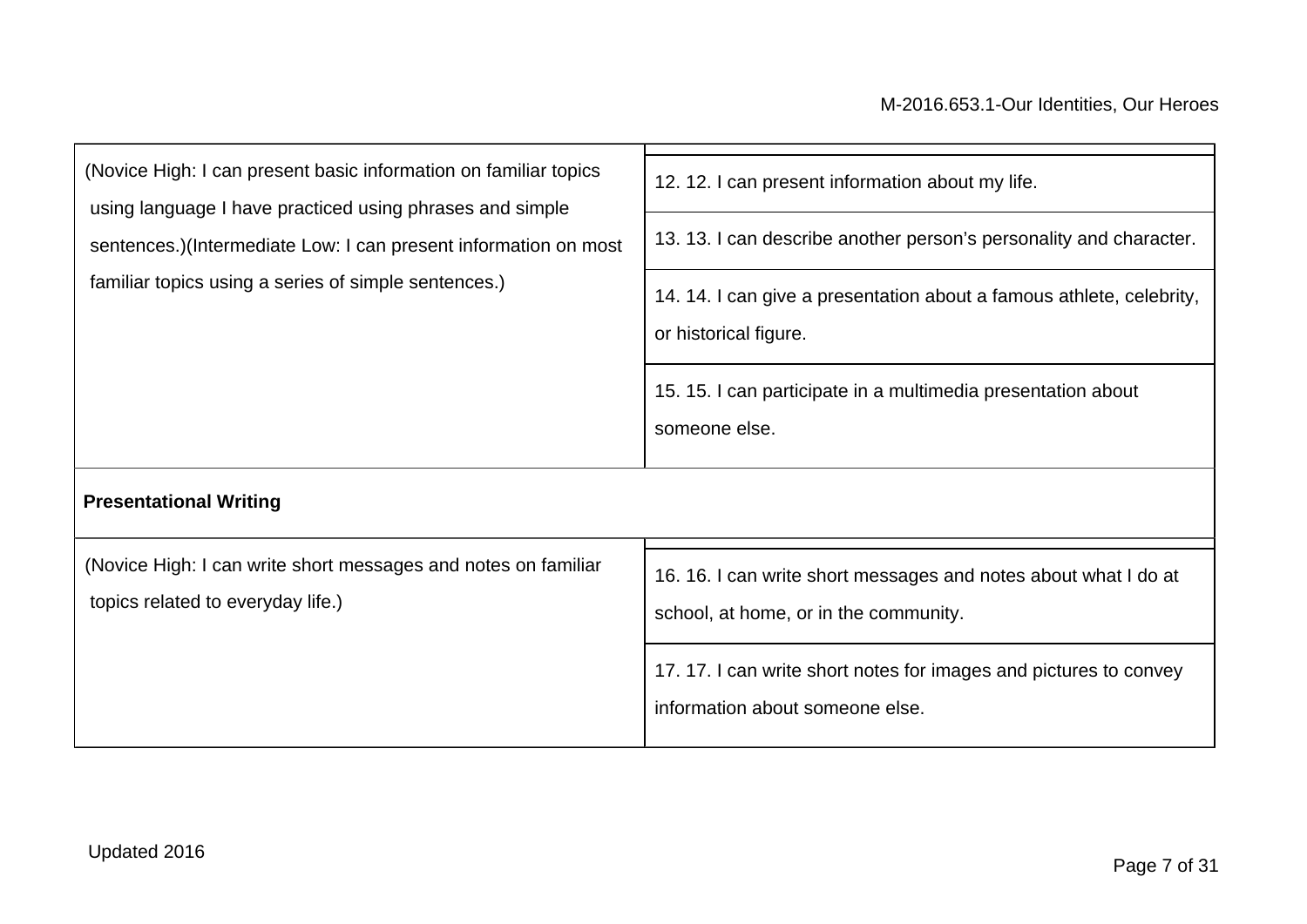# **STAGE 2: How will learners demonstrate what they can do with what they know by the end of the program?**

| <b>INTERPRETIVE TASK</b>                                                                                                | <b>INTERPERSONAL TASK</b>                                                                                                                     | <b>PRESENTATIONAL TASK</b>                                                                                                                                                                                                  |  |
|-------------------------------------------------------------------------------------------------------------------------|-----------------------------------------------------------------------------------------------------------------------------------------------|-----------------------------------------------------------------------------------------------------------------------------------------------------------------------------------------------------------------------------|--|
| Learners understand, interpret,<br>and analyze what is heard, read,<br>or viewed on a variety of topics.                | Learners interact and negotiate<br>meaning in spoken, or written<br>conversations to share information,<br>reactions, feelings, and opinions. | Learners present information, concepts,<br>and ideas to inform, explain, persuade,<br>and narrate on a variety of topics using<br>appropriate media and adapting to various<br>audiences of listeners, readers, or viewers. |  |
| Students will read, listen to, and view<br>biographical or autobiographical texts/<br>media that give information about | Students will get to know each other by<br>inquiring about information about self,<br>family, nationality, likes and dislikes,                | Students will create presentations<br>in the media of their choice, such as<br>scrapbooks, graphs or video on personal                                                                                                      |  |

**Summative Performance Assessment**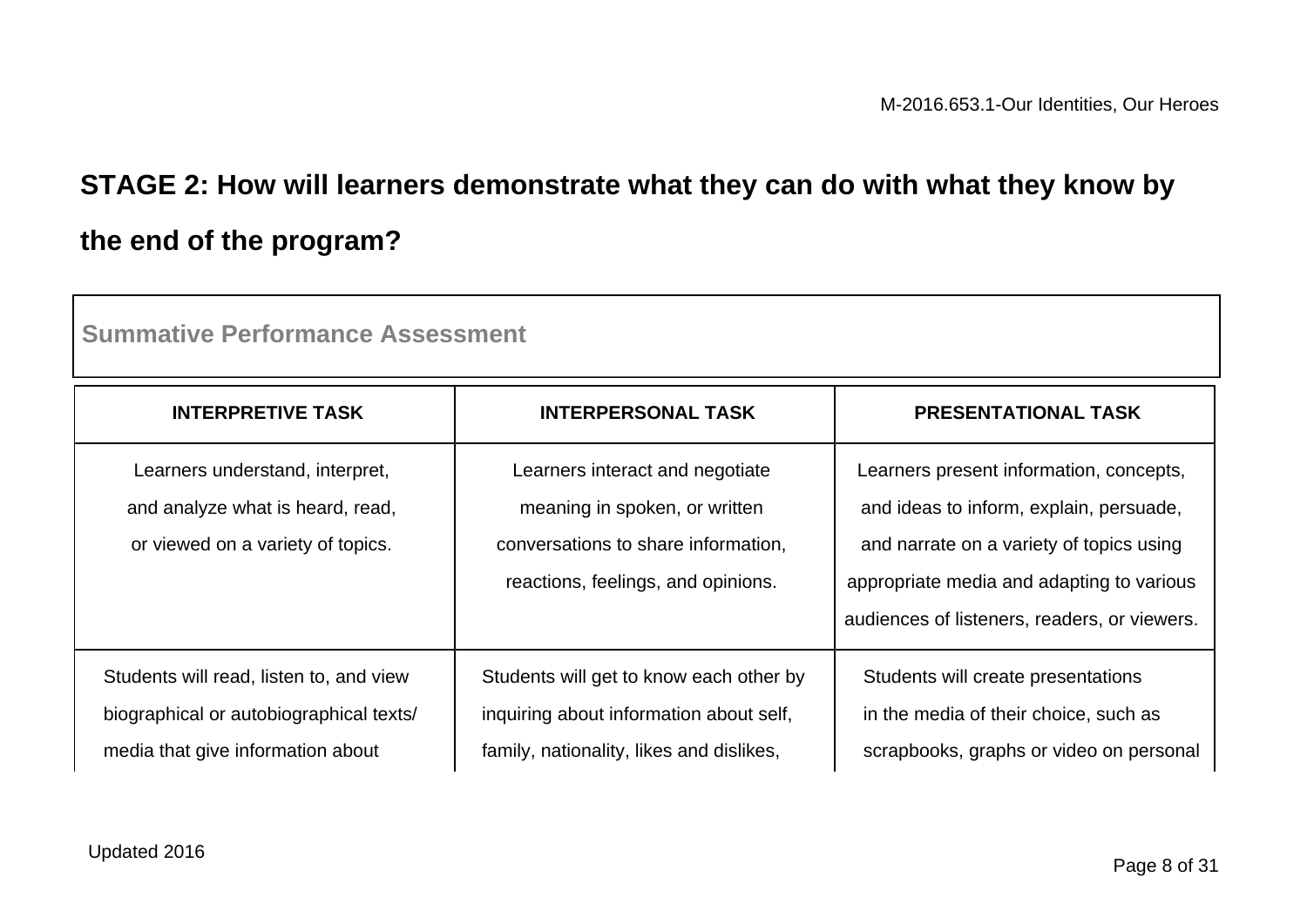the experiences of several important people at home and in China. They will complete a personal profile on these individuals. A check list and comprehension question list will be used to check their comprehension. Students will also demonstrate their interpretation when they compare those individuals' life with their own.

school life, etc. They will survey the class and identify a peer that shares the most similarities. Each student will assume the role of a well-known individual but will first hide the identity. Peer students will interview to figure out who that person is. Students will assume the role of a well-known individual and take interviews from journalists who plan to write a report about the person.

M-2016.653.1-Our Identities, Our Heroes

heroes. These presentations will include each hero's name, age, nationality, and profession, as well as information about her/his personality, biography, and heroic characteristics. Each student will present her/his hero to native speakers from community during the simulated field trip. Students will vote anonymously to choose which three students' hero presentations will be formally introduced at the closing ceremony for the program.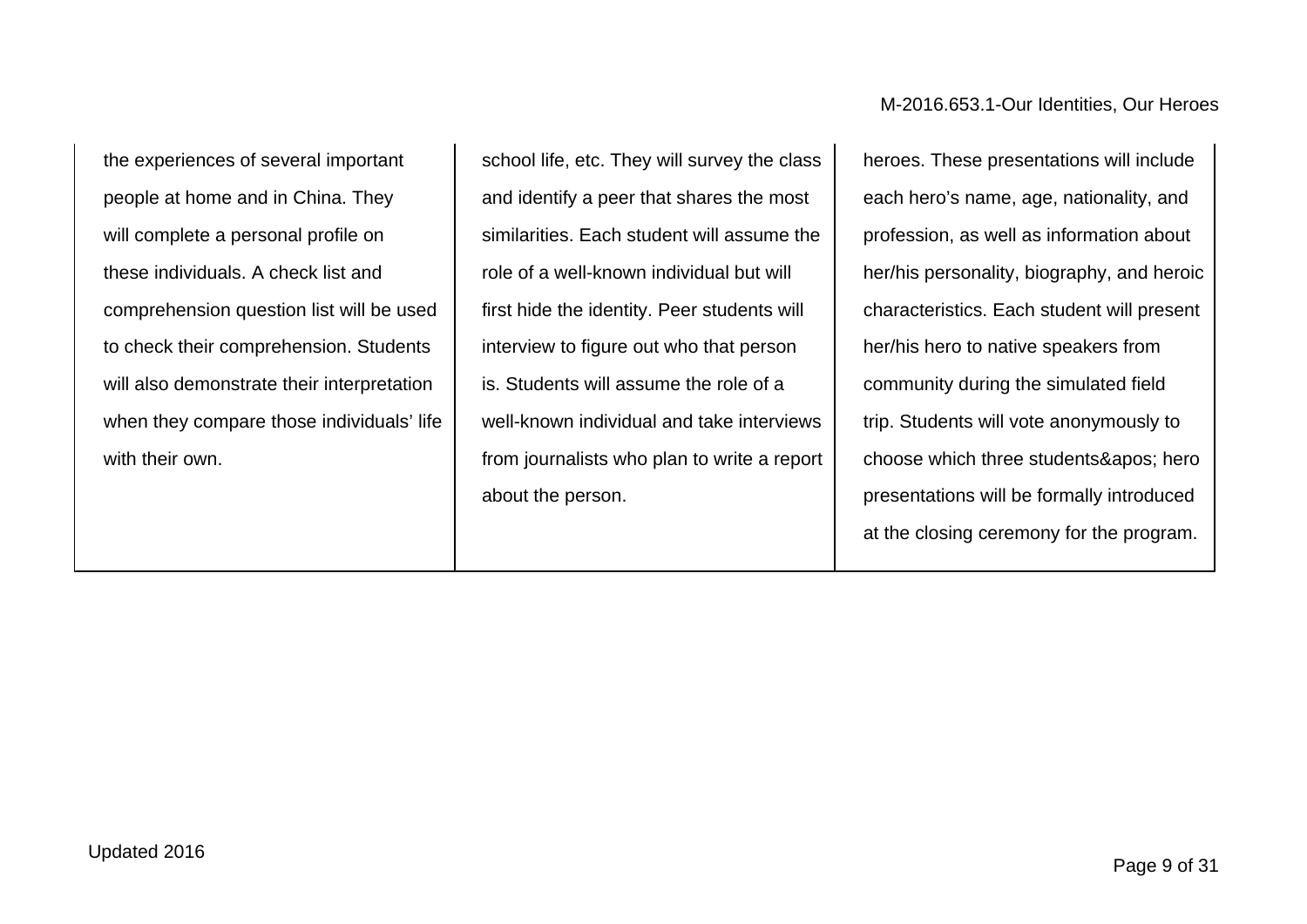# **STAGE 3: What will prepare learners to demonstrate what they can do with what they know?**

| <b>Learning Experiences</b>        |                                |                                      |                                        |  |
|------------------------------------|--------------------------------|--------------------------------------|----------------------------------------|--|
| No.                                | <b>Program Can-Do</b>          | Language, Culture, Content           | <b>Major Learning</b>                  |  |
|                                    | <b>Statements NCSSFL-</b>      | Learners need to use List the        | <b>Experiences &amp; Evidence</b>      |  |
|                                    | <b>ACTFL Can-Do Statements</b> | language chunks, vocabulary,         | Learners will experience &             |  |
|                                    | Learners canThese Can-Dos are  | grammatical structures, cultural     | demonstrateDescribe the key learning   |  |
|                                    | from Stage 1 Learning Targets. | knowledge, and content information   | tasks/activities/formative assessments |  |
|                                    |                                | that learners need to accomplish the | that allow learners to demonstrate     |  |
|                                    |                                | stated Can-Dos listed in column 1.   | that they can meet the stated Can-Do.  |  |
| <b>Interpersonal Communication</b> |                                |                                      |                                        |  |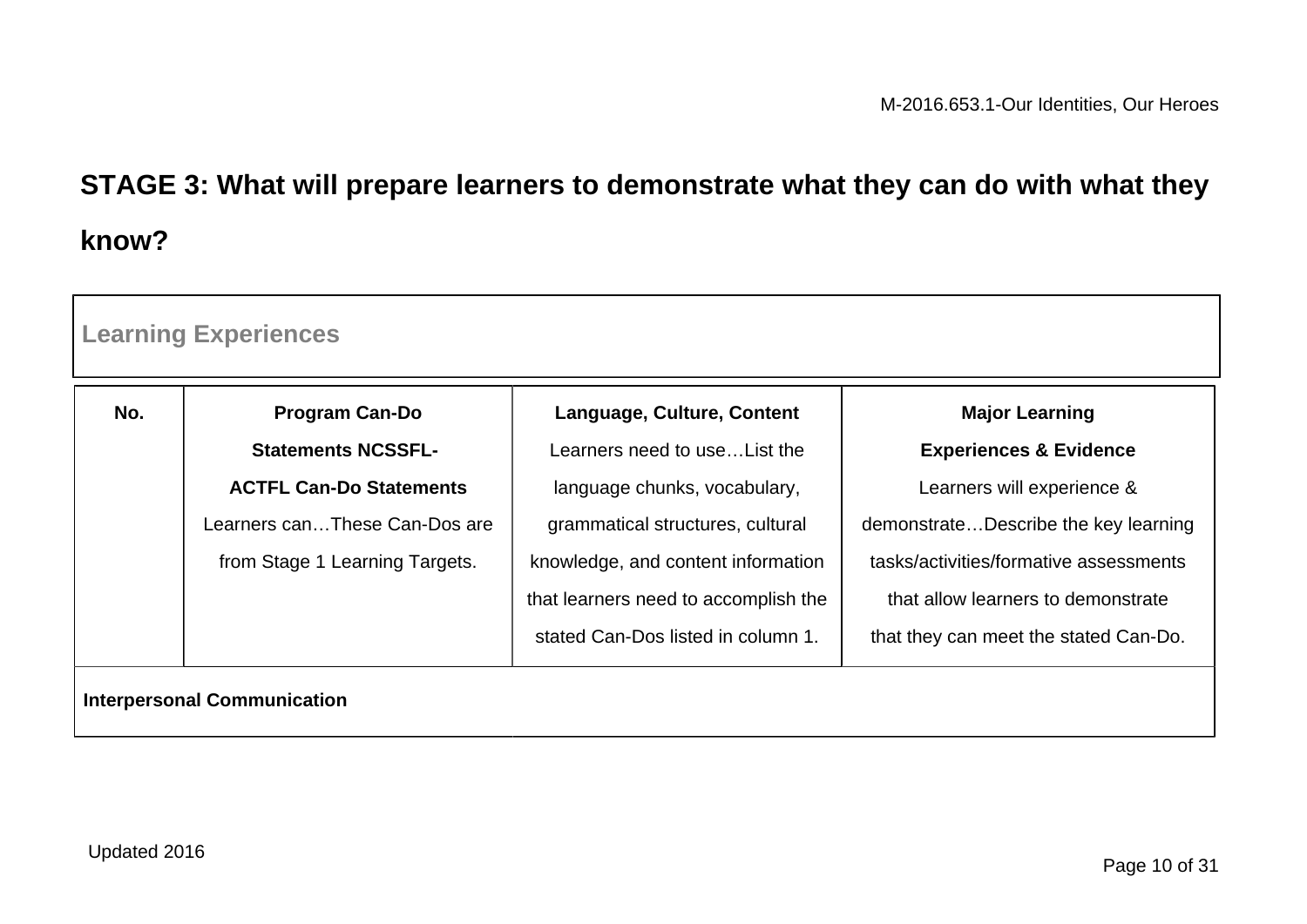| 1 | 1. I can exchange biographic | Language chunks: -你叫什么名字?                 | On the first day of the program, students  |
|---|------------------------------|-------------------------------------------|--------------------------------------------|
|   | information.                 | What is your name? -你今年多大?                | complete a questionnaire, or create        |
|   |                              | How old are you? -你属什么? What              | biography of themselves giving basic       |
|   |                              | Chinese Zodiac animal are you?/           | biographical information in the target     |
|   |                              | What animal sign were you born            | language. This information is then used    |
|   |                              | under? -你的生日几月几号? When                    | to play versions of "Find Someone Who".    |
|   |                              | is your birthday? -你的电话号码是多               | Working with a well-known legend or true   |
|   |                              | $\sqrt{2}$ ? What is your phone number? - | story from Chinese culture, such as the    |
|   |                              | 你喜欢做什么? What do you like to               | stories of Mulan, Lang Lang, and Yao       |
|   |                              | do?/What are your hobbies? -你什            | Ming, students will introduce themselves   |
|   |                              | 么时候打球? What time do you play              | as the main characters in the story. They  |
|   |                              | ball? -你在哪儿打球? Where do                   | will continue to refer to this story and   |
|   |                              | you play ball? -你和谁打球? Who                | the individual characters as appropriate   |
|   |                              | do you play ball with?/Who else           | throughout the unit. This thread of a      |
|   |                              | plays ball with you? -你为什么喜欢              | story will allow students to work with new |
|   |                              | 打球? Why do you like to play ball?         | vocabulary and concepts as they talk       |
|   |                              |                                           |                                            |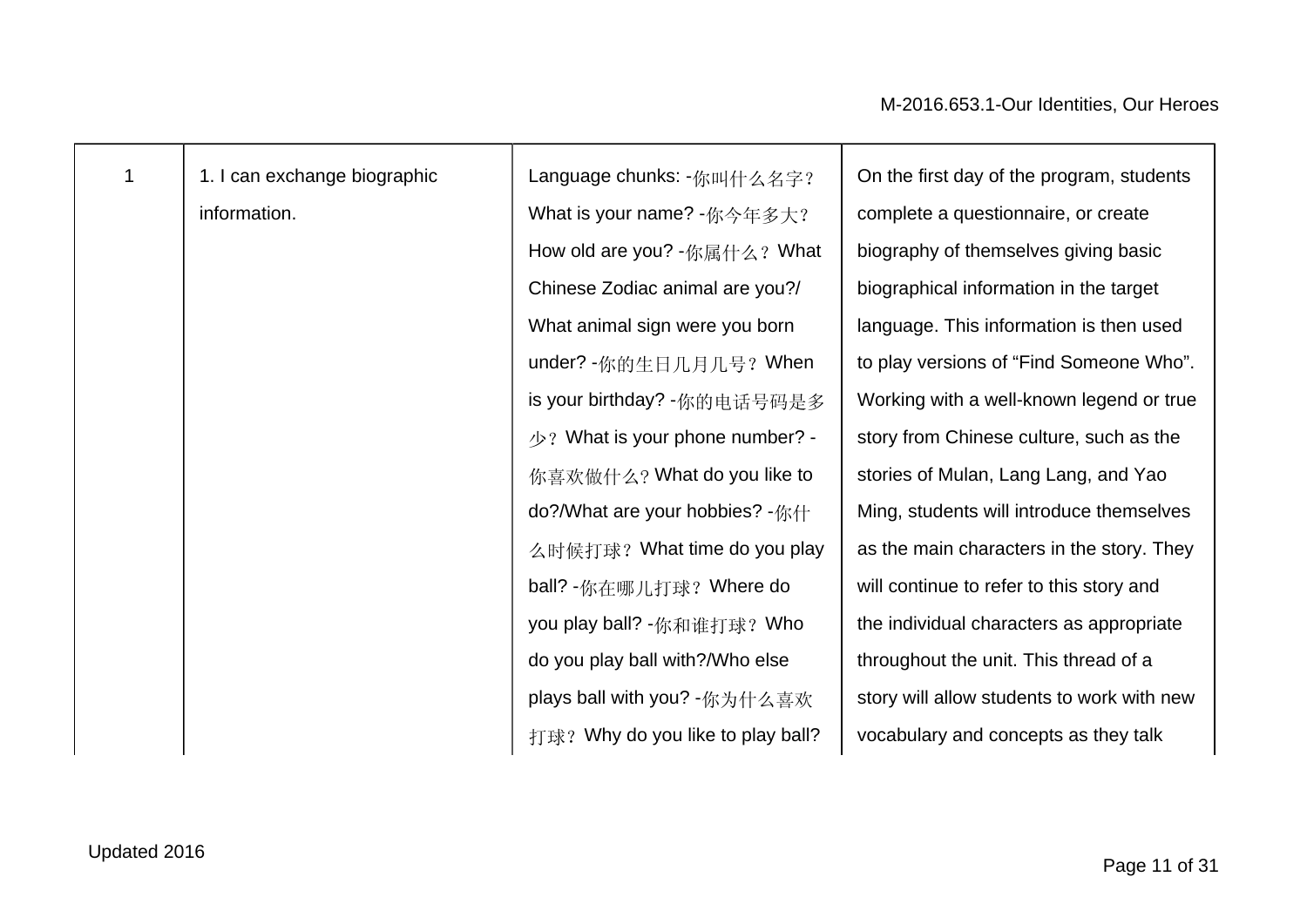Vocabulary: name, birthday, age, Chinese zodiac, telephone number, likes and dislikes, and activities. Culture Knowledge: explore in the language and understand the difference between Chinese and American cultures - Students will know that in China, the cell phone number has 11 digits. Landline numbers in different cities vary in term of how many digits. - Students will know that Chinese people talk about time from big to small (year→month→date) - Students will know that in China, people use the Zodiac to mark their birth year.

about themselves, their heroes, and role play the characters in the story.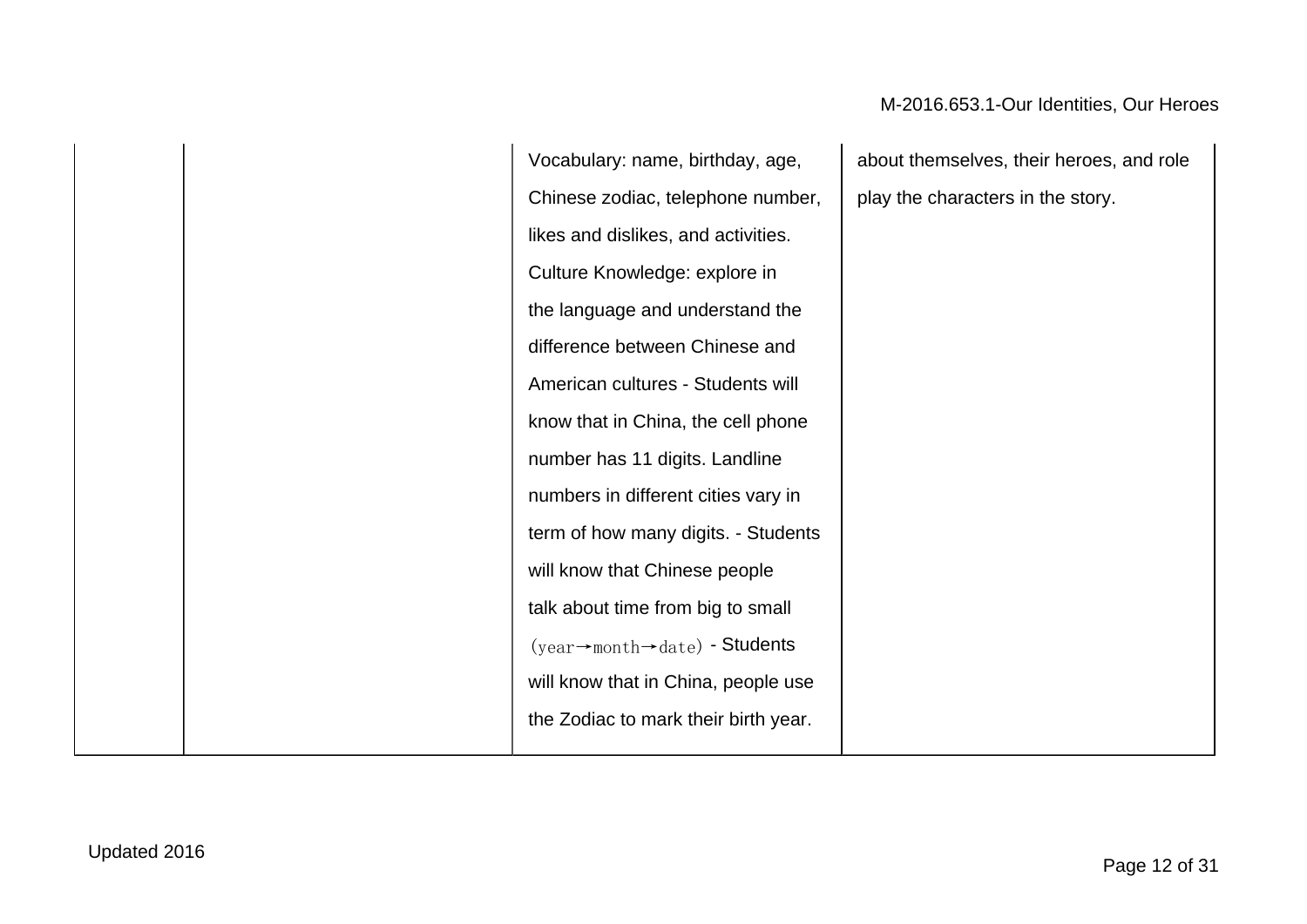| v<br>× |  |
|--------|--|

2 2.1 can inquire about and share information about my family, nationality, and heritage.

Language chunks - 你是哪国人? What is your nationality? -你家在 哪儿? Where is your hometown? -你家有几口人? How many people are in your family? -你家有什么人? Who are they? -你有哥哥/姐姐/弟 弟/妹妹吗?有几个? Do you have siblings? How many? -你爸爸工 作吗?你爸爸在哪儿工作?他做什 么工作? Does your father work? Where does he work? What is his occupation? Vocabulary: nationality and hometown (U.S.A., China; South Carolina, North Carolina; Spartanburg, Greenville, Beijing, Shanghai, Wuhan), family, and

Students create a visual identity card with images that represent who they are. They then engage in inner-outer circles, asking questions to get more information from other students and responding to questions they are asked. Students will be given random pictures of families from a source like 1000 Families. They will imagine that they are part of the family that is pictured. They will circulate to determine how their family is similar to and different from other families without seeing the pictures of the other families. Students will then meet with someone that they believe has a family that is nearly identical to their own and will then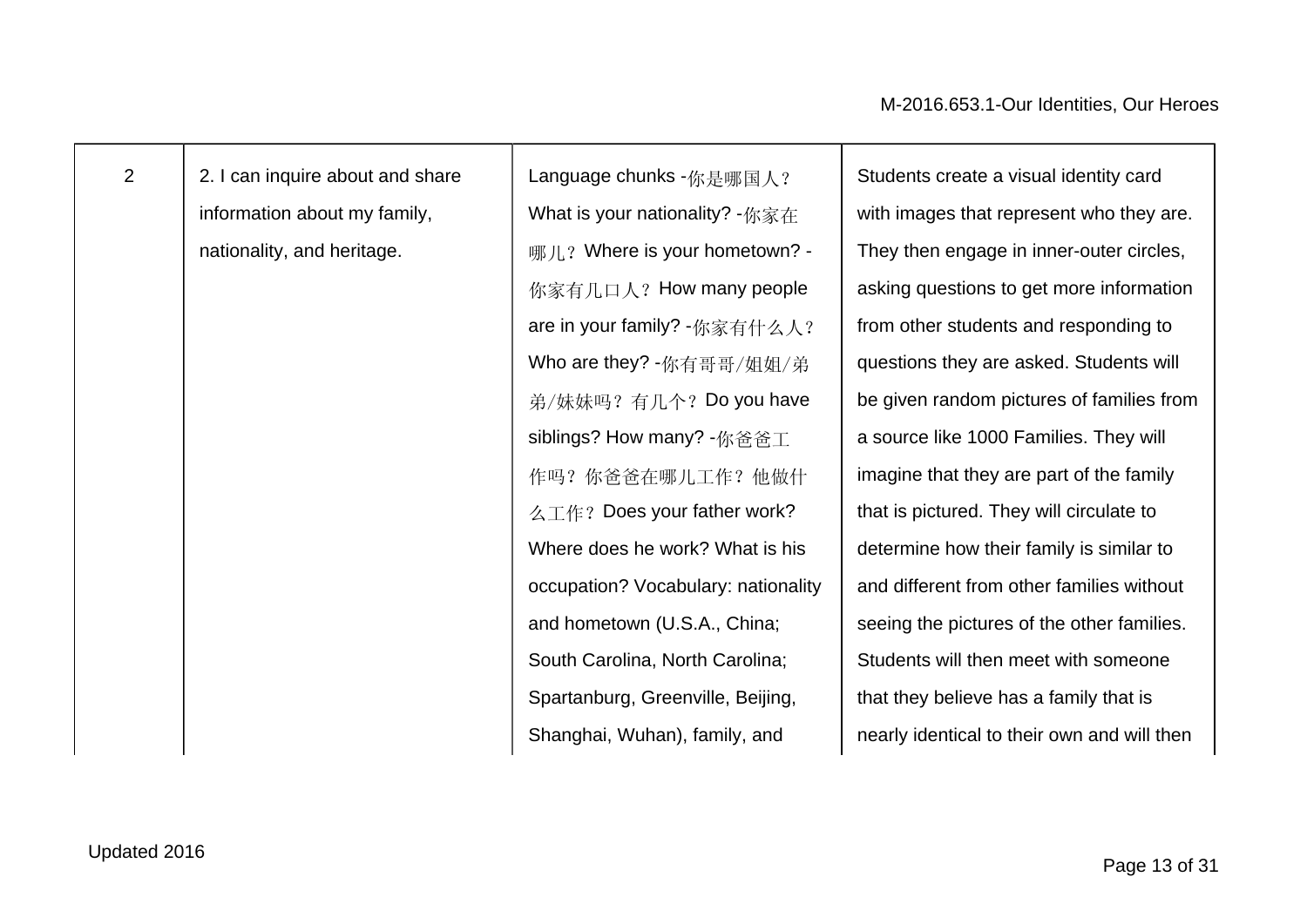|   |                                  | heritage. Culture Knowledge:                                     | compare pictures to verify similarities  |
|---|----------------------------------|------------------------------------------------------------------|------------------------------------------|
|   |                                  | explore in the language and                                      | and differences.                         |
|   |                                  | understand the difference between                                |                                          |
|   |                                  | <b>Chinese and American cultures</b>                             |                                          |
|   |                                  | Students will know that Chinese                                  |                                          |
|   |                                  | people talk about places from                                    |                                          |
|   |                                  | big to small $\frac{1}{\text{country} \rightarrow \text{state}}$ |                                          |
|   |                                  | $\text{province} \rightarrow \text{city}$ - Students will        |                                          |
|   |                                  | know that the order to talk about                                |                                          |
|   |                                  | family member is from male to                                    |                                          |
|   |                                  | female, senior to junior. - Students                             |                                          |
|   |                                  | will know the different family                                   |                                          |
|   |                                  | structures in China and in U.S.A.                                |                                          |
|   |                                  |                                                                  |                                          |
| 3 | 3. I can comment on a person's   | Language chunk: 你觉得他/她性格                                         | Each student will be responsible for one |
|   | personality and character traits | 怎么样? What is he/she like? 他总                                     | word from the personality or character   |
|   | based on his/her actions.        | 是很安静。He is always quiet. 他不                                      | words that will be used throughout       |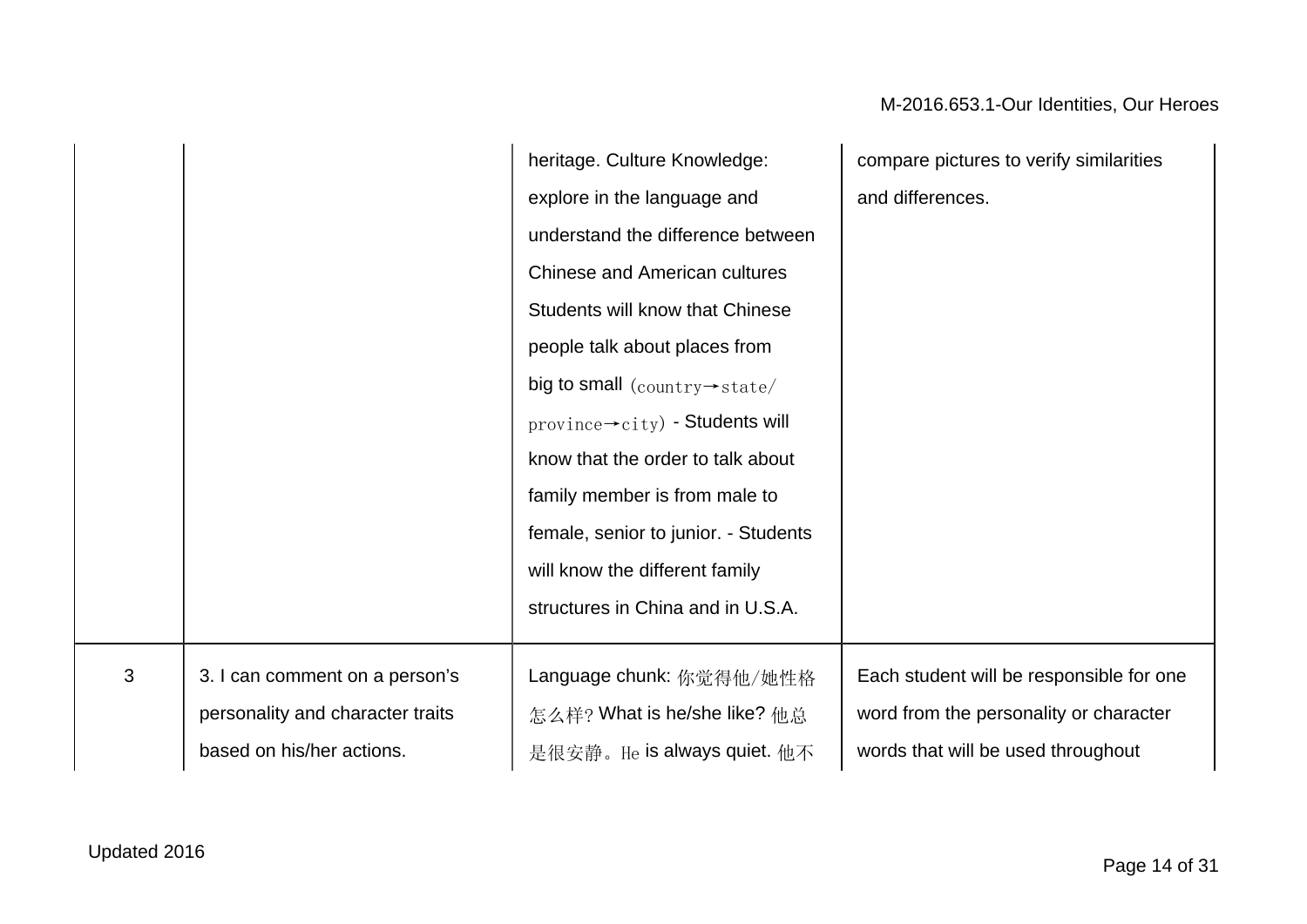爱说话。He does like to talk much. 他喜欢说话。He likes to talk with people. 他很勇敢。He has a lot of courage. 他很自信。He is very selfconfident. 他很友好, 脸上总是有 笑容。He is always friendly, with a smile on his face. Vocabulary: personality and character

the unit. They must find or create an image that illustrates the word and then create a display for the class word wall. They will select a fictional or historical character who is known for that trait and then write a simple sentence using that word. For example, Batman is courageous. Students will wear the image of a known figure on their back or on a band around their forehead. These individuals will be selected from those whom the students have researched as their alter-ego identities. They will circulate, playing a version of 20 questions to see if they can figure out who they are.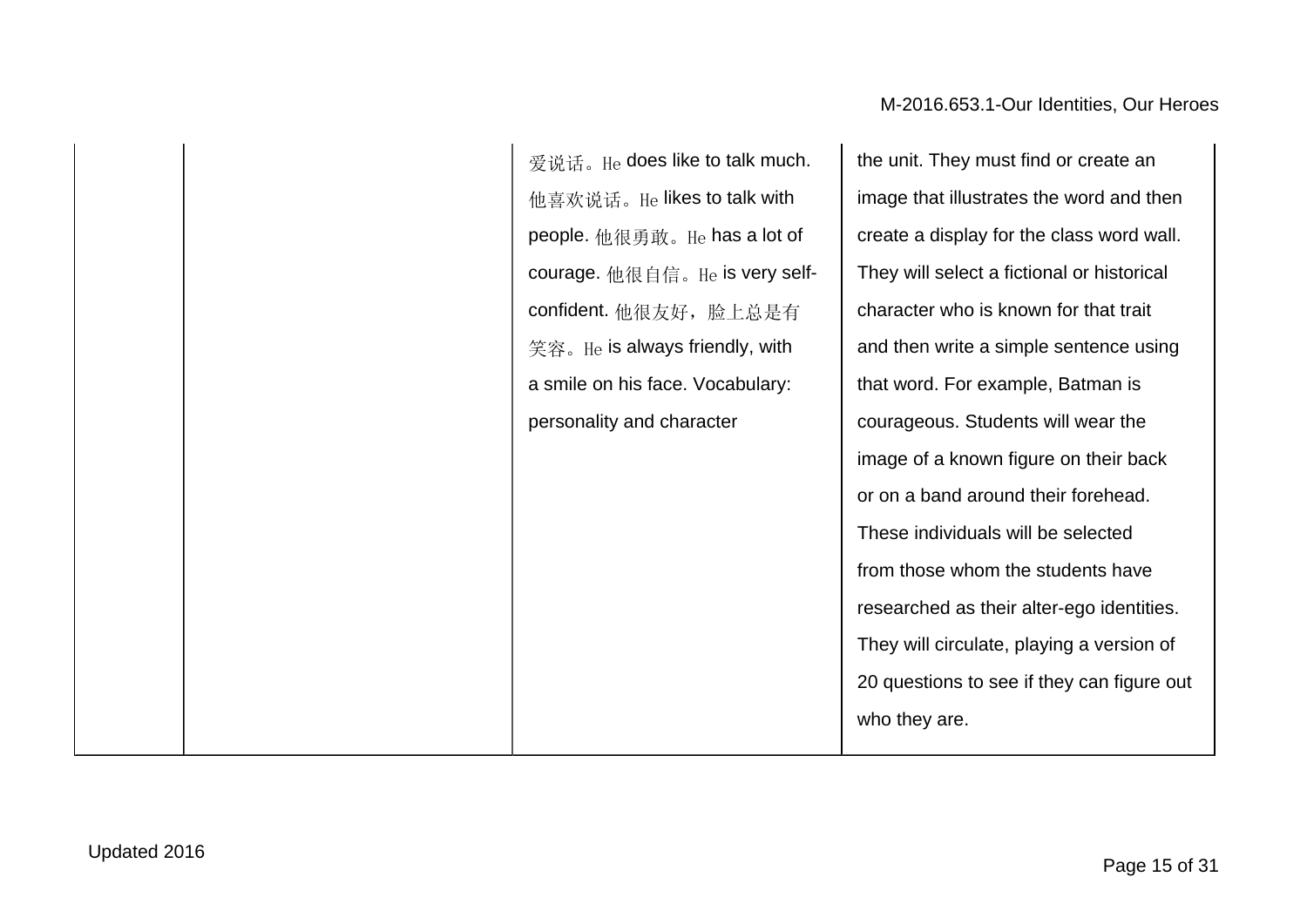| $\overline{4}$ | 4. I can ask and answer questions | Language Chunks 你叫什么名字?               | Students will assume the roles of well-      |
|----------------|-----------------------------------|---------------------------------------|----------------------------------------------|
|                | about factual information that is | What is your name? 你做什么工              | known individuals in the target culture.     |
|                | familiar to me.                   | 作? What do you do? 你为什么非              | They will ask and answer questions to        |
|                |                                   | 常有名? Why are you famous? 你            | meet the other individuals in the class.     |
|                |                                   | 住在哪儿? Where do you live? 你说           | They will circulate to determine who they    |
|                |                                   | 什么语言? What languages do you           | would be most likely to socialize with       |
|                |                                   | speak? 你喜欢做什么? What do                | and they will say why. Students will role    |
|                |                                   | you like to do? 什么对你最重要?              | play well-known heroes and villains and      |
|                |                                   | What is important to you? Historical  | imagine conversations between them.          |
|                |                                   | figures: their biographic information | Students will participate in a "meeting of   |
|                |                                   | and characteristics. U.S.A.: George   | the minds". They will come together in       |
|                |                                   | Washington乔治华盛顿, Abraham              | small groups, as if at a meeting, and will   |
|                |                                   | Lincoln亚伯拉罕林肯, Martin Luther          | meet, greet, and get to know each other.     |
|                |                                   | King马丁路德金, Michael Jordan             | Students will be responsible for keeping     |
|                |                                   | 迈克尔乔丹 China: Deng Xiaoping            | track of what they learn about the others    |
|                |                                   | 邓小平, Xi Jinping习近平, Yao               | at the party. After the event, students will |
|                |                                   |                                       |                                              |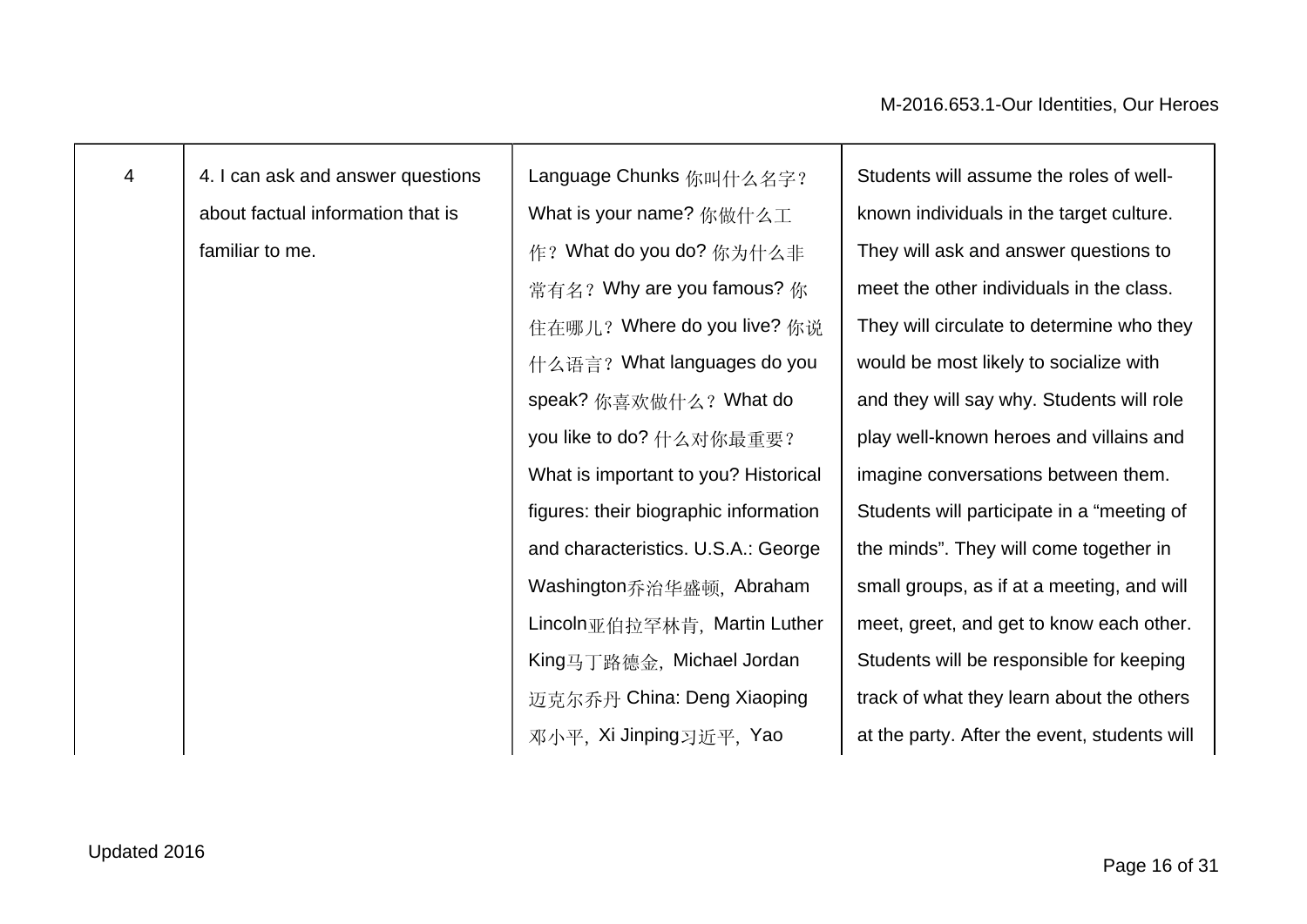|                |                                                                                    | Ming姚明, Li Na李娜, Lang Lang<br>朗朗, Jack Ma马云, Mulan木兰<br>Vocabulary: biographic information,<br>family, school, likes and dislikes,<br>etc.                                   | be regrouped and will participate in an<br>organized trivia competition based on the<br>facts that have been shared. Students<br>will practice mock interview questions,<br>assuming that one day they will have a<br>chance to interview a famous Chinese<br>person. |
|----------------|------------------------------------------------------------------------------------|------------------------------------------------------------------------------------------------------------------------------------------------------------------------------|-----------------------------------------------------------------------------------------------------------------------------------------------------------------------------------------------------------------------------------------------------------------------|
| $\overline{5}$ | 5. I can ask about school, work, and<br>the community, and I can offer to<br>help. | Language Chunk -你是学生吗?<br>你是几年级的学生? Are you a<br>student? What year are you? -你在                                                                                             | Each student will select a cause or a<br>community-based organization that is<br>helping in the local community and/or                                                                                                                                                |
|                |                                                                                    | 哪儿上学? 你的学校远吗? Where<br>do you go to school? Is your school<br>far (away)? - 你有几个老师? 你<br>喜欢你的学校吗? 为什么? How<br>many teachers do you have? Do<br>you like your school? Why? -你 | in an area where the target language<br>is spoken. In pairs, each student will<br>attempt to convince his/her partner to<br>support his/her organization in some<br>way. The idea is for students to continue<br>the conversation, never taking no for an             |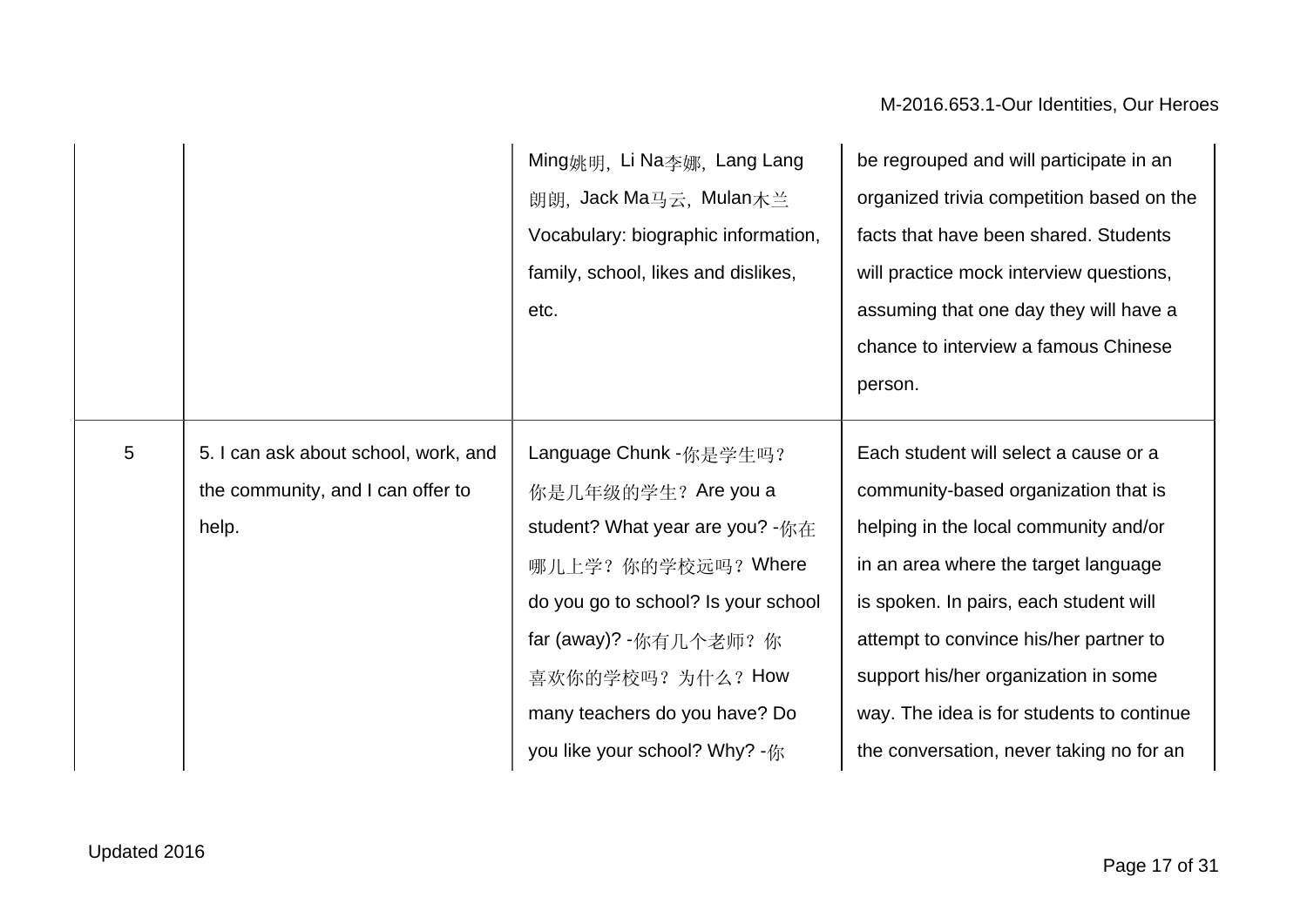几点上学?几点下学?When do you go to school? When do you leave school? -你在学校上什么 课?你喜欢什么课? 为什么? What courses do you take at school? Which courses do you like? Why? - 你几点上课?几点下课?What time do you start class? What time do you finish class? -下学以后做什么? What do you do after school? - 在 你的社区,你做义工吗? Do you help your community? -你做什么  $X \times T$ ? What voluntary work do you do? -你什么时间做义工?When do you volunteer? -你为什么做义工?

answer. Students will continue to change partners, working on their powers of persuasion. Students will then complete a written ballot, nominating the best "salesperson" with whom they spoken. The two top "salespeople" will perform for the class.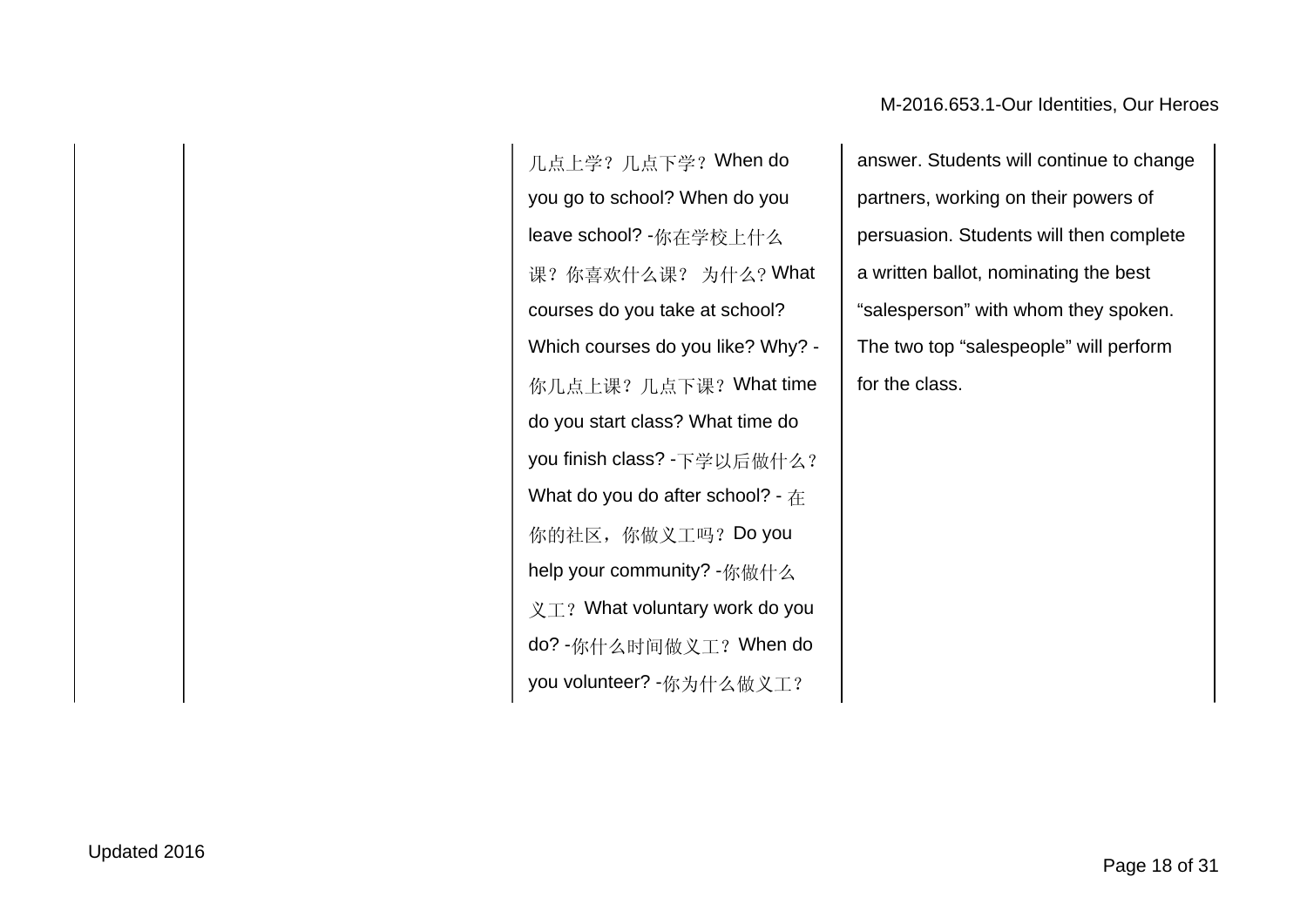|   |                                                                   | Why do you volunteer? Vocabulary:<br>school, work, community, help.                                                                                                                                                                                                                                                                                                                                                   |                                                                                                                                                                                                                                                                                                                                                                                                                                                                                                                                                                                                                                 |
|---|-------------------------------------------------------------------|-----------------------------------------------------------------------------------------------------------------------------------------------------------------------------------------------------------------------------------------------------------------------------------------------------------------------------------------------------------------------------------------------------------------------|---------------------------------------------------------------------------------------------------------------------------------------------------------------------------------------------------------------------------------------------------------------------------------------------------------------------------------------------------------------------------------------------------------------------------------------------------------------------------------------------------------------------------------------------------------------------------------------------------------------------------------|
| 6 | 6. I can talk about why someone is<br>or is not a hero or leader. | Language chunk Who is a hero? $#$<br>是英雄? Is a teacher a hero?老师<br>是英雄吗? Can students be hero?<br>学生可以是英雄吗? How about<br>principal?校长呢? Custodian? 保安<br>Mayor?市长呢? Engineer?工<br>呢?<br>程师呢? Doctor?医生呢? Nurse?<br>护士呢? Police officer?警察呢?<br>Fire fighter? 消防队员呢? Soldier?<br>士兵呢? Why or why not? 他们为<br>什么是(或者不是)英雄? What<br>do they do?他们做什么? They help<br>others. 他们帮助别人。 They give<br>hope to others.他们给别人希望。 | Students will first watch a clip of a movie<br>in the target language with the sound off<br>and will identify the hero and the villain in<br>the clip through the observable actions.<br>They will then discuss why someone is<br>or is not a hero, giving reasons based on<br>what they saw. They will then watch with<br>the sound on and will listen for additional<br>characteristics. Students will circulate,<br>asking the key question, "Are you a<br>hero?" Students will be encouraged to<br>answer in the affirmative, give reasons<br>why they are heroes, and share reasons<br>why others are heroes. For example, |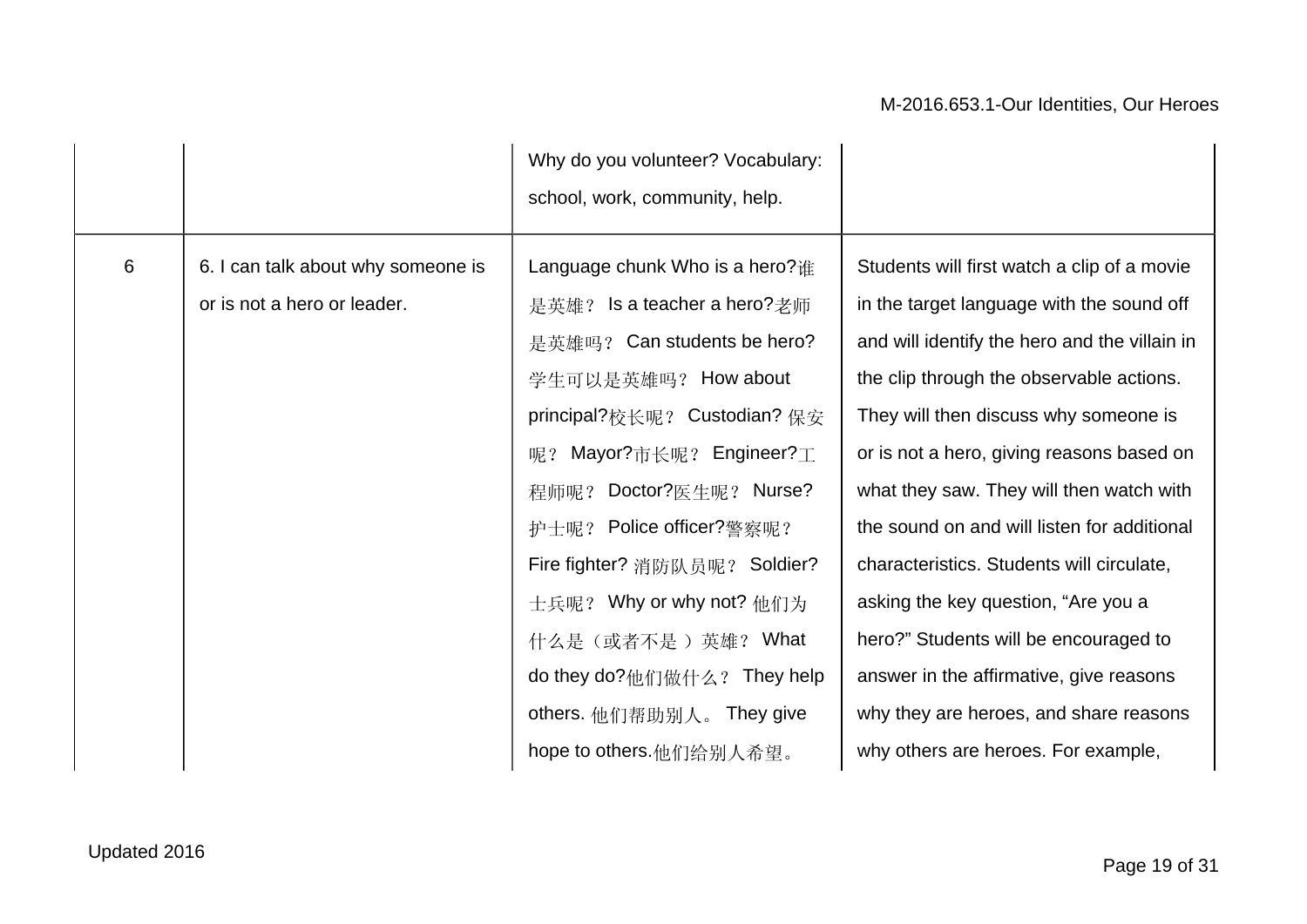|  | They respect others. 他们尊重别           | "You are a hero because you are always     |
|--|--------------------------------------|--------------------------------------------|
|  | They fight against evil and          | helping others". Students will consider    |
|  | bad things.他们和坏人坏事斗争。                | the role that the media plays in creating  |
|  | They work hard.他们努力工作。               | heroes. They will watch a video clip of    |
|  | Vocabulary: hero and different jobs. | a well-known actor or sports figure and    |
|  |                                      | will then discuss whether that person is   |
|  |                                      | a hero or not. Half the class will prepare |
|  |                                      | reasons in favor of considering that       |
|  |                                      | person a hero, and the other half will     |
|  |                                      | prepare reasons against. Students will     |
|  |                                      | then have a conversation with a partner.   |
|  |                                      |                                            |

## **Interpretive Listening**

| I can understand a few details | Use previously listed language | The teacher will prepare a multimedia    |
|--------------------------------|--------------------------------|------------------------------------------|
| about a person who is being    | trunk and vocabulary.          | presentation to introduce him/herself to |
|                                |                                | the class. This presentation will serve  |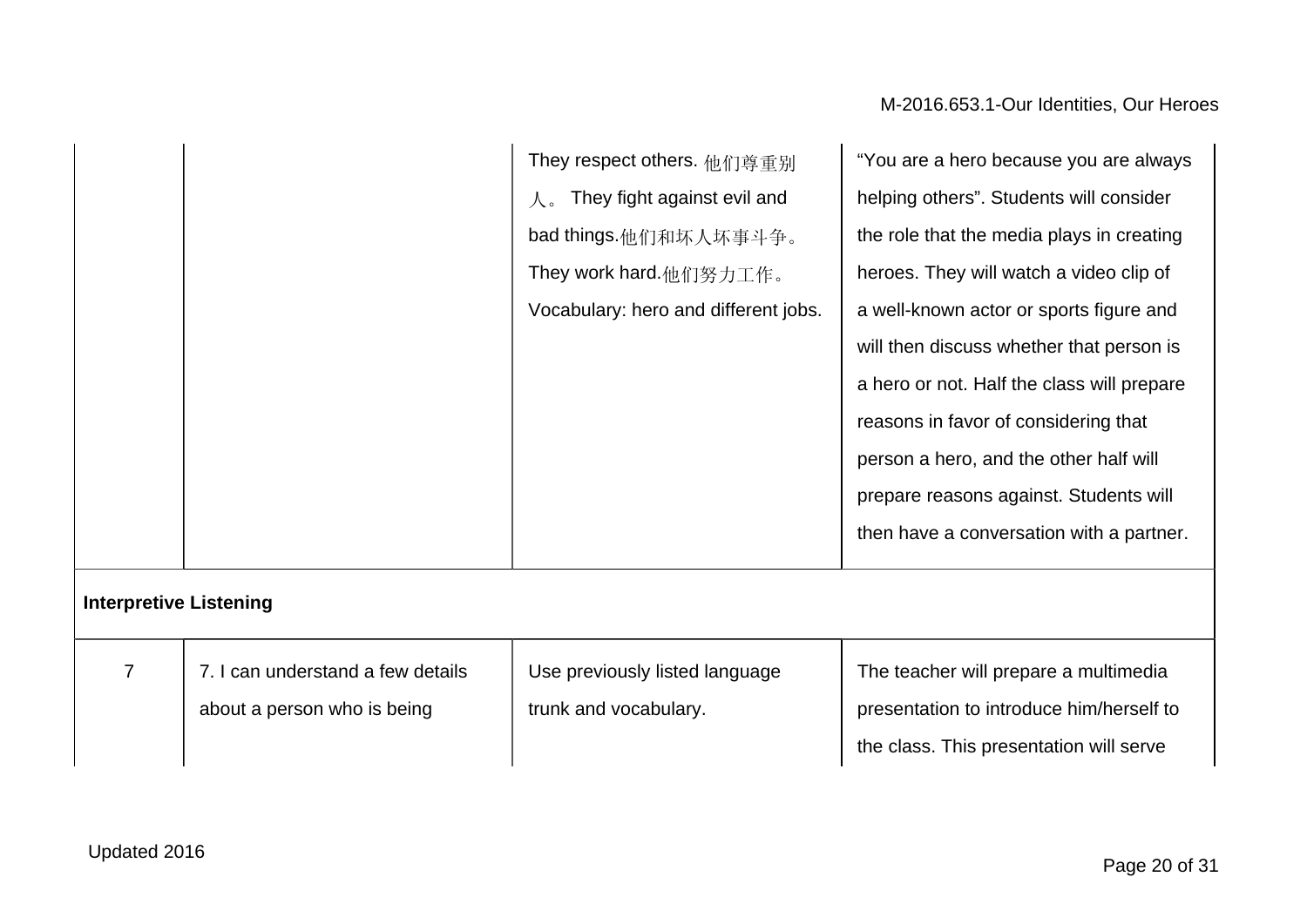|   | described when accompanied by<br>visual support.                                                       |                                                         | as a model. As students listen to the<br>presentation, they will complete fact<br>sheets determining which statements are<br>true and which are false.                                                                                                                                                                                                                                         |
|---|--------------------------------------------------------------------------------------------------------|---------------------------------------------------------|------------------------------------------------------------------------------------------------------------------------------------------------------------------------------------------------------------------------------------------------------------------------------------------------------------------------------------------------------------------------------------------------|
| 8 | 8. I can categorize a person who is<br>being described as a leader, artist,<br>musician, athlete, etc. | Use previously listed language<br>trunk and vocabulary. | The teacher will prepare video clips<br>or introductions for famous people in<br>Chinese culture including true heroes<br>or legendary heroes such as Mulan.<br>Students will listen for key details,<br>noting those that the heroes have in<br>common. They will also complete a list of<br>comprehension questions. They will then<br>compare two similar heroes from their<br>own culture. |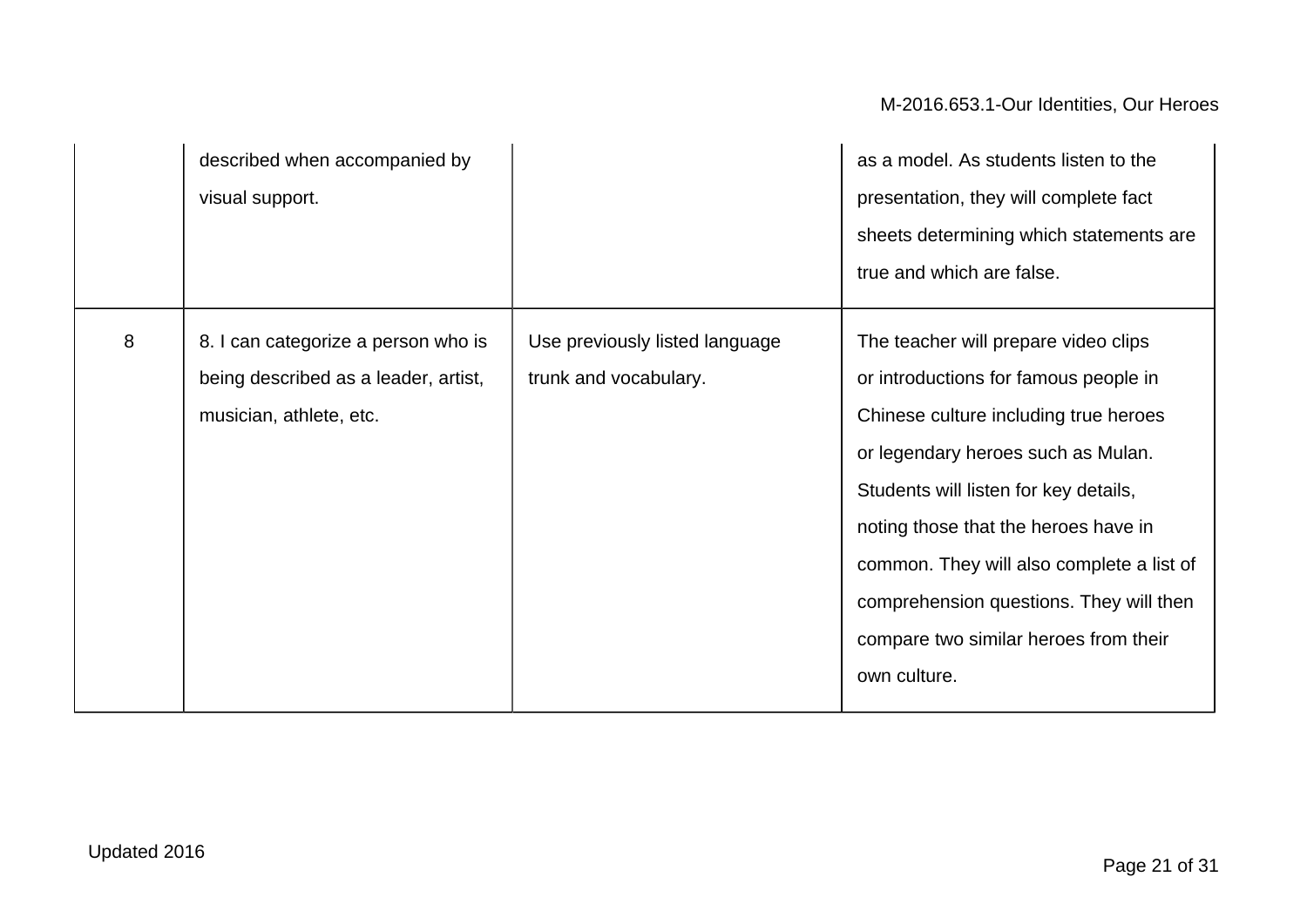| <b>Interpretive Reading</b> |                                                                                                                                                                                                                                                                                         |                                                         |                                                                                                                                                                                                                                                                                                                                                                                  |
|-----------------------------|-----------------------------------------------------------------------------------------------------------------------------------------------------------------------------------------------------------------------------------------------------------------------------------------|---------------------------------------------------------|----------------------------------------------------------------------------------------------------------------------------------------------------------------------------------------------------------------------------------------------------------------------------------------------------------------------------------------------------------------------------------|
| 9                           | 9. I can understand short, simple<br>descriptions with the help of visuals.                                                                                                                                                                                                             | Use previously listed language<br>trunk and vocabulary. | Students will read materials about<br>fictional and historical heroes and<br>will begin to create word lists of<br>characteristics associated with heroes.                                                                                                                                                                                                                       |
| 10                          | 10. I can understand personal<br>information about others and<br>understand the main idea of what<br>someone did or is doing. I can<br>identify some detailed information<br>needed on forms, such as school<br>registration forms, international<br>students identification card, etc. | Use previously listed language<br>trunk and vocabulary. | tudents will read information about<br>important people found in Chinese online<br>articles or biographies, and they will<br>complete graphic organizers answering<br>who, what, when, where, why questions.<br>They will then make inferences in the<br>target language or English about why<br>these people are so important. This<br>activity will be combined with students' |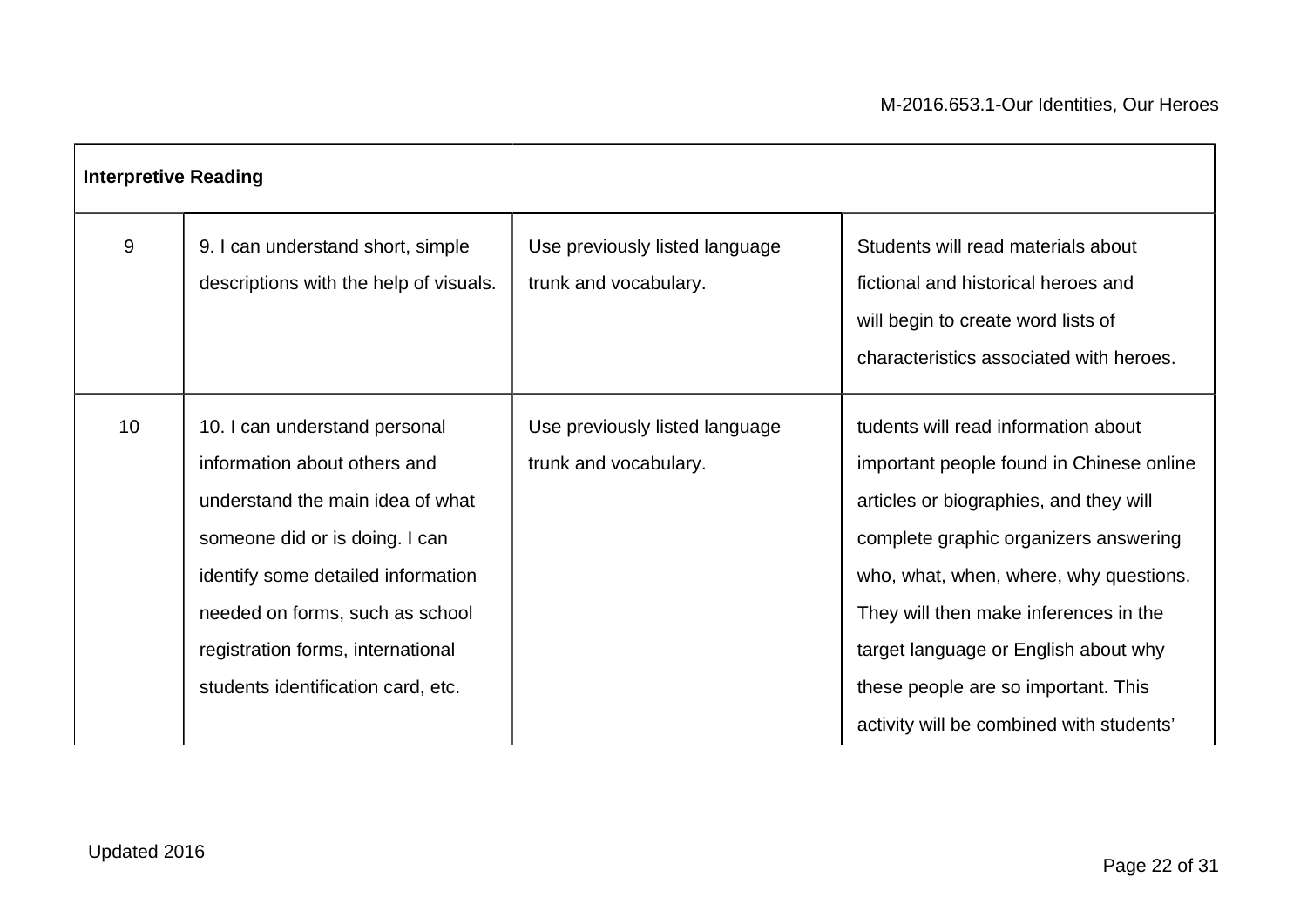|    |                                     |                                | presentational speaking and writing.       |
|----|-------------------------------------|--------------------------------|--------------------------------------------|
|    |                                     |                                | Students can create a scrapbook about      |
|    |                                     |                                | the famous people entitled "all about      |
|    |                                     |                                | [him/her]". Students will read a lot       |
|    |                                     |                                | of authentic forms found online and        |
|    |                                     |                                | demonstrate their understanding through    |
|    |                                     |                                | interpersonal questions or through         |
|    |                                     |                                | presentation speaking.                     |
|    |                                     |                                |                                            |
| 11 | 11. I can understand what another   | Use previously listed language | Students will be given a list of interview |
|    | person is asking in his/her writing | trunk and vocabulary.          | questions from a fictional Chinese         |
|    | about my personal interests or      |                                | magazine interested in the lives of        |
|    | routines.                           |                                | American students. They will give brief    |
|    |                                     |                                | answers and make charts showing their      |
|    |                                     |                                | routines. Students will be given simple    |
|    |                                     |                                | fictional pen pal letters from students in |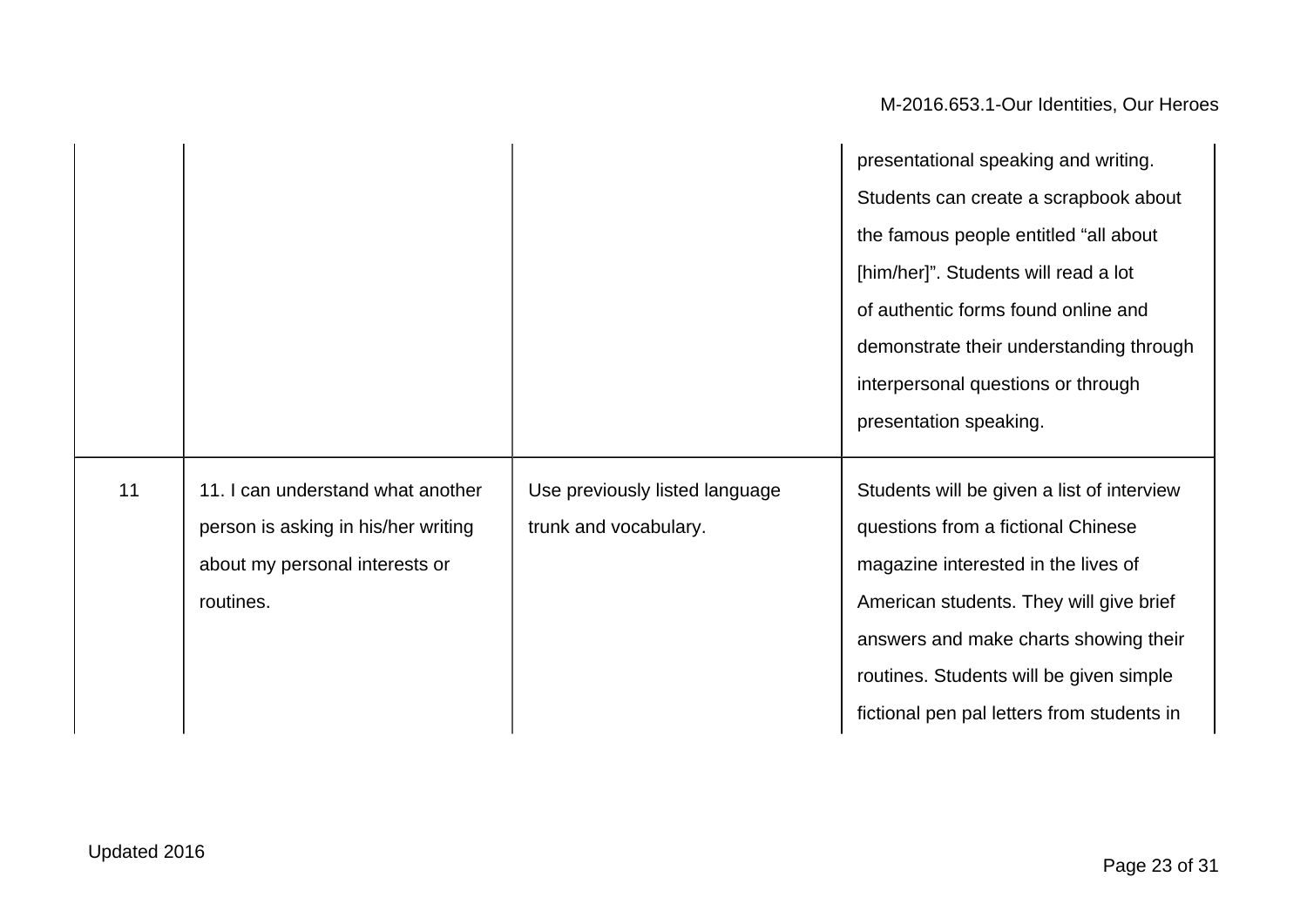|    |                                                                   |                                                         | China and will be asked to write simple<br>responses (presentational writing).                                                                                                                                                                                                  |
|----|-------------------------------------------------------------------|---------------------------------------------------------|---------------------------------------------------------------------------------------------------------------------------------------------------------------------------------------------------------------------------------------------------------------------------------|
|    | <b>Presentational Speaking</b>                                    |                                                         |                                                                                                                                                                                                                                                                                 |
| 12 | 12. I can present information about<br>my life.                   | Use previously listed language<br>trunk and vocabulary. | Students will create short presentations<br>describing their life as if to an audience<br>of Chinese students visiting Spartanburg.<br>Classmates will play the role of these<br>Chinese visitors and will be rewarded<br>with daily market play money for asking<br>questions. |
| 13 | 13. I can describe another person's<br>personality and character. | Use previously listed language<br>trunk and vocabulary. | Each student will think of a person s/he<br>considers a hero and will explain to a<br>partner why including the personality and                                                                                                                                                 |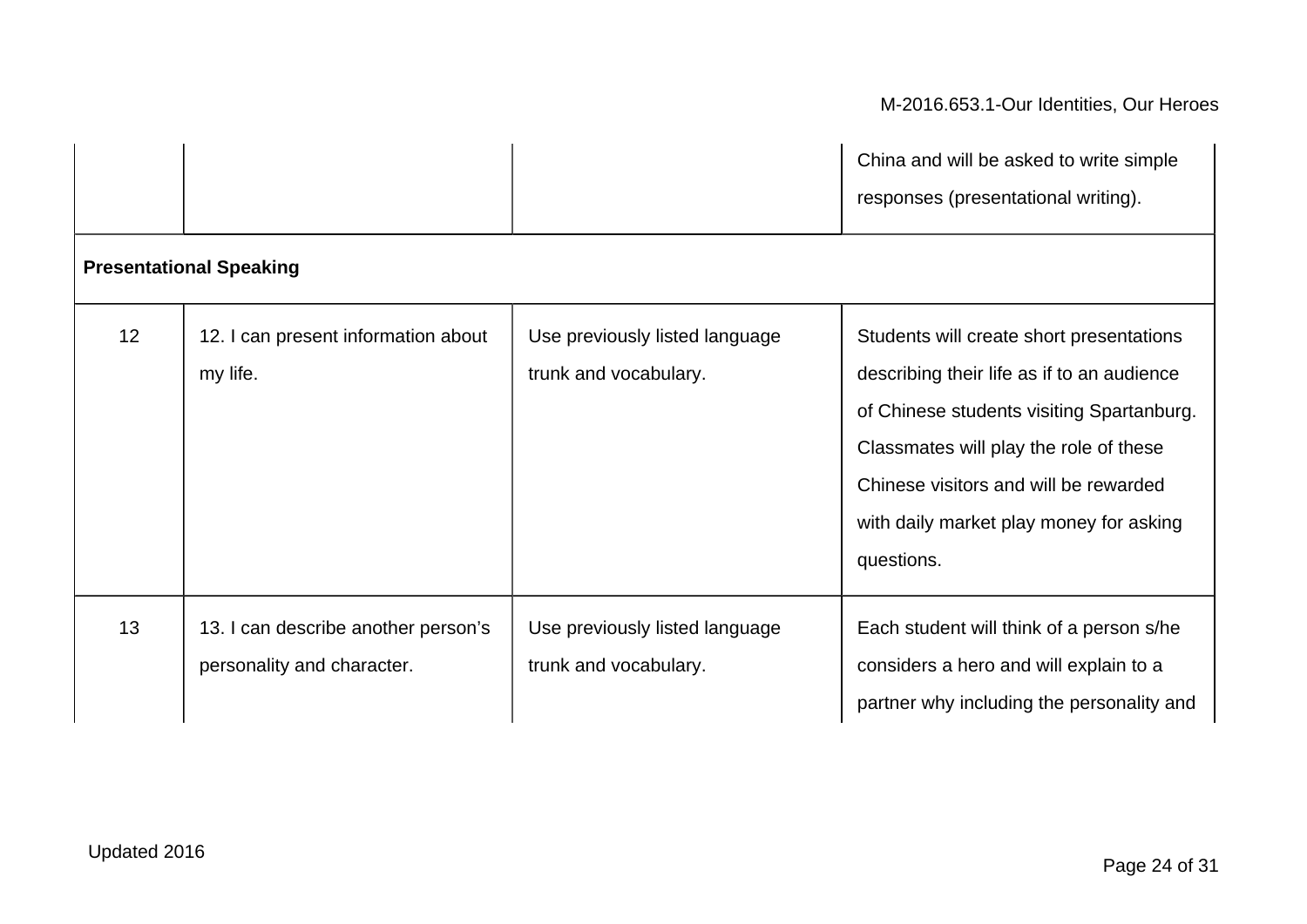|    |                                                                                              |                                                         | character traits that make him/her a hero<br>in the students' lives.                                                                                                                                                                                                                                                                                                                                                                                                                                                                                                                        |
|----|----------------------------------------------------------------------------------------------|---------------------------------------------------------|---------------------------------------------------------------------------------------------------------------------------------------------------------------------------------------------------------------------------------------------------------------------------------------------------------------------------------------------------------------------------------------------------------------------------------------------------------------------------------------------------------------------------------------------------------------------------------------------|
| 14 | 14. I can give a presentation about<br>a famous athlete, celebrity, or<br>historical figure. | Use previously listed language<br>trunk and vocabulary. | Each student will research a current<br>celebrity that s/he admires and will<br>build the case that the celebrity is<br>or is not worthy of his/her celebrity<br>status. Students might want to go<br>to fan websites to see what role the<br>celebrity plays in the world. Students<br>will then share that information with<br>the class using simple sentences. For<br>example, "Bill Gates is a businessman.<br>He started Microsoft company. He gives<br>money to charities". Working in groups,<br>students will invent a superhero for their<br>community and prepare a presentation |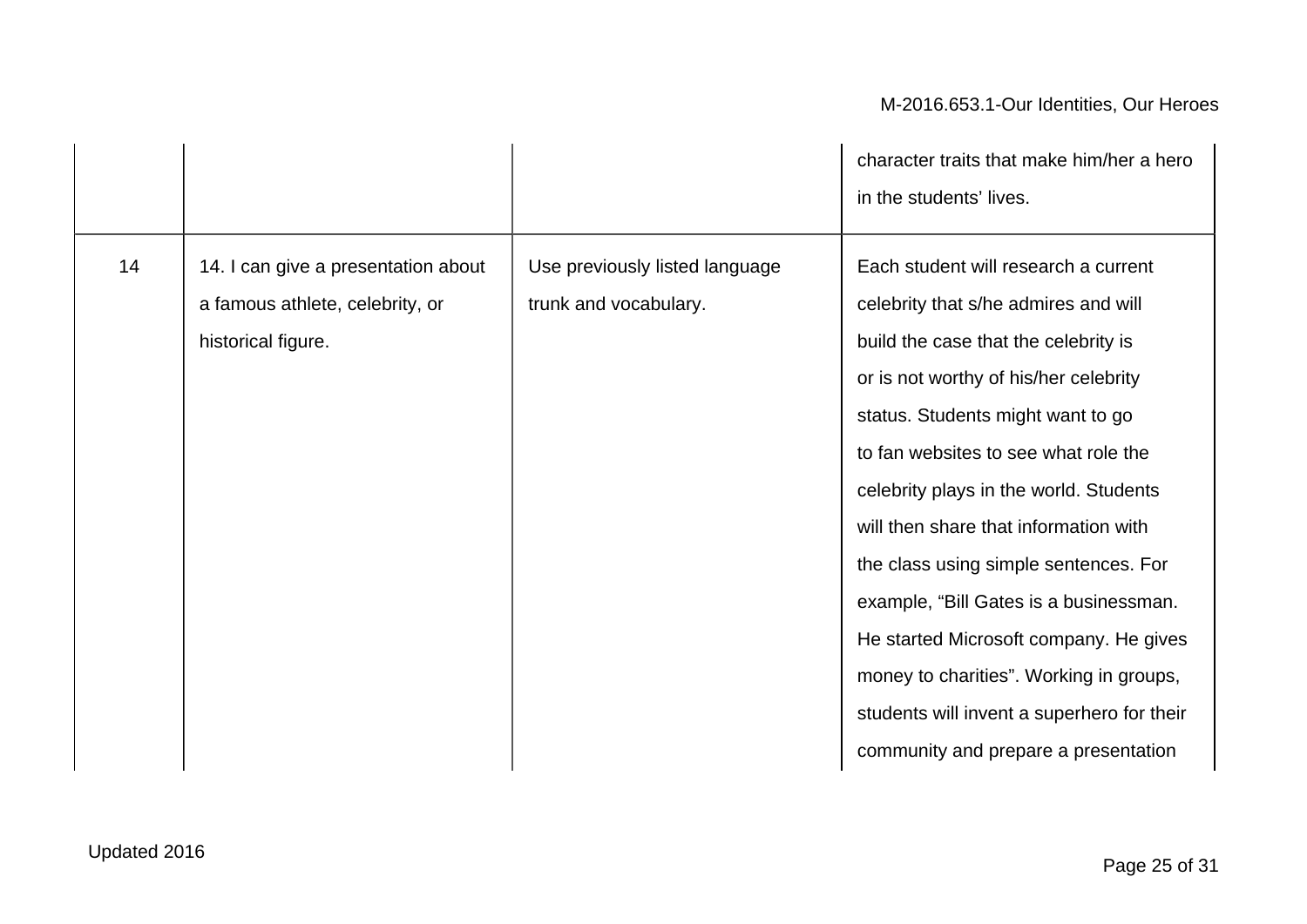|    |                                                                           |                                                         | on the personality of that person. They<br>will also detail what the superhero<br>would do to benefit their community,<br>giving reasons why that action would be<br>important to the community.                                                                                                                                                                              |
|----|---------------------------------------------------------------------------|---------------------------------------------------------|-------------------------------------------------------------------------------------------------------------------------------------------------------------------------------------------------------------------------------------------------------------------------------------------------------------------------------------------------------------------------------|
| 15 | 15. I can participate in a multimedia<br>presentation about someone else. | Use previously listed language<br>trunk and vocabulary. | Students will work together in groups<br>to nominate a community hero. These<br>presentations will be given near the<br>end of the camp when native speakers<br>from the community are invited to come<br>in. Those in attendance will vote for<br>the community hero of the year. As a<br>class, the students will decide how this<br>individual will be recognized and will |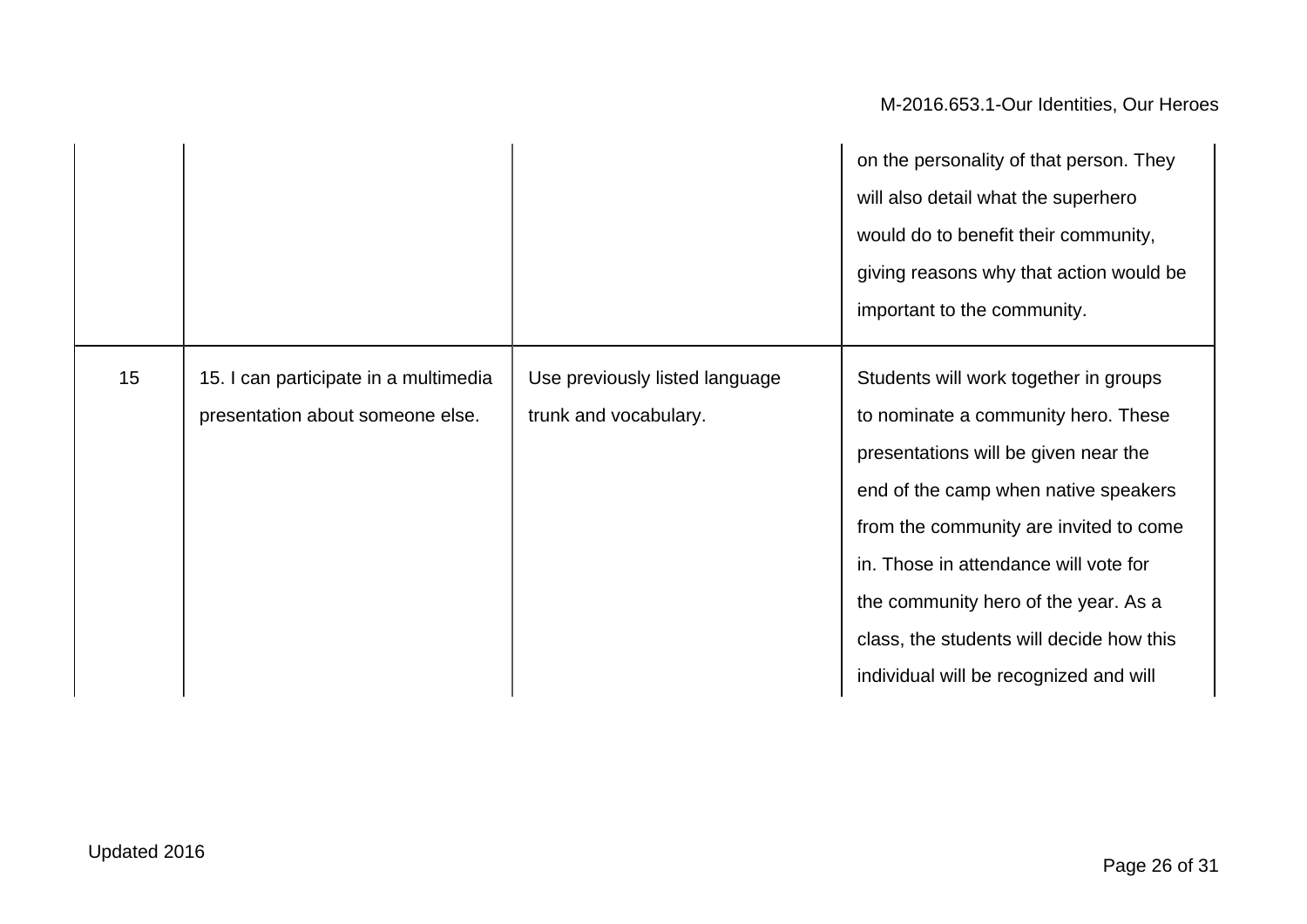|                               |                                                                                                         |                                                         | prepare the appropriate remarks for the<br>final showcase ceremony.                                                                                                                                                                                                                                                                                                                                                                                                                                  |
|-------------------------------|---------------------------------------------------------------------------------------------------------|---------------------------------------------------------|------------------------------------------------------------------------------------------------------------------------------------------------------------------------------------------------------------------------------------------------------------------------------------------------------------------------------------------------------------------------------------------------------------------------------------------------------------------------------------------------------|
| <b>Presentational Writing</b> |                                                                                                         |                                                         |                                                                                                                                                                                                                                                                                                                                                                                                                                                                                                      |
| 16                            | 16. I can write short messages and<br>notes about what I do at school, at<br>home, or in the community. | Use previously listed language<br>trunk and vocabulary. | Each student will write two true<br>statements and one untrue statement<br>that seems like it could be true about<br>what s/he does at school, at home, or<br>in the community. They will read those<br>statements to the class and the class<br>will vote on which statement is sure to<br>be the untrue one. Each student will<br>write about what he/she do at school<br>through different genres, such as daily<br>schedule and weekly course schedule.<br>These schedules will be pasted on the |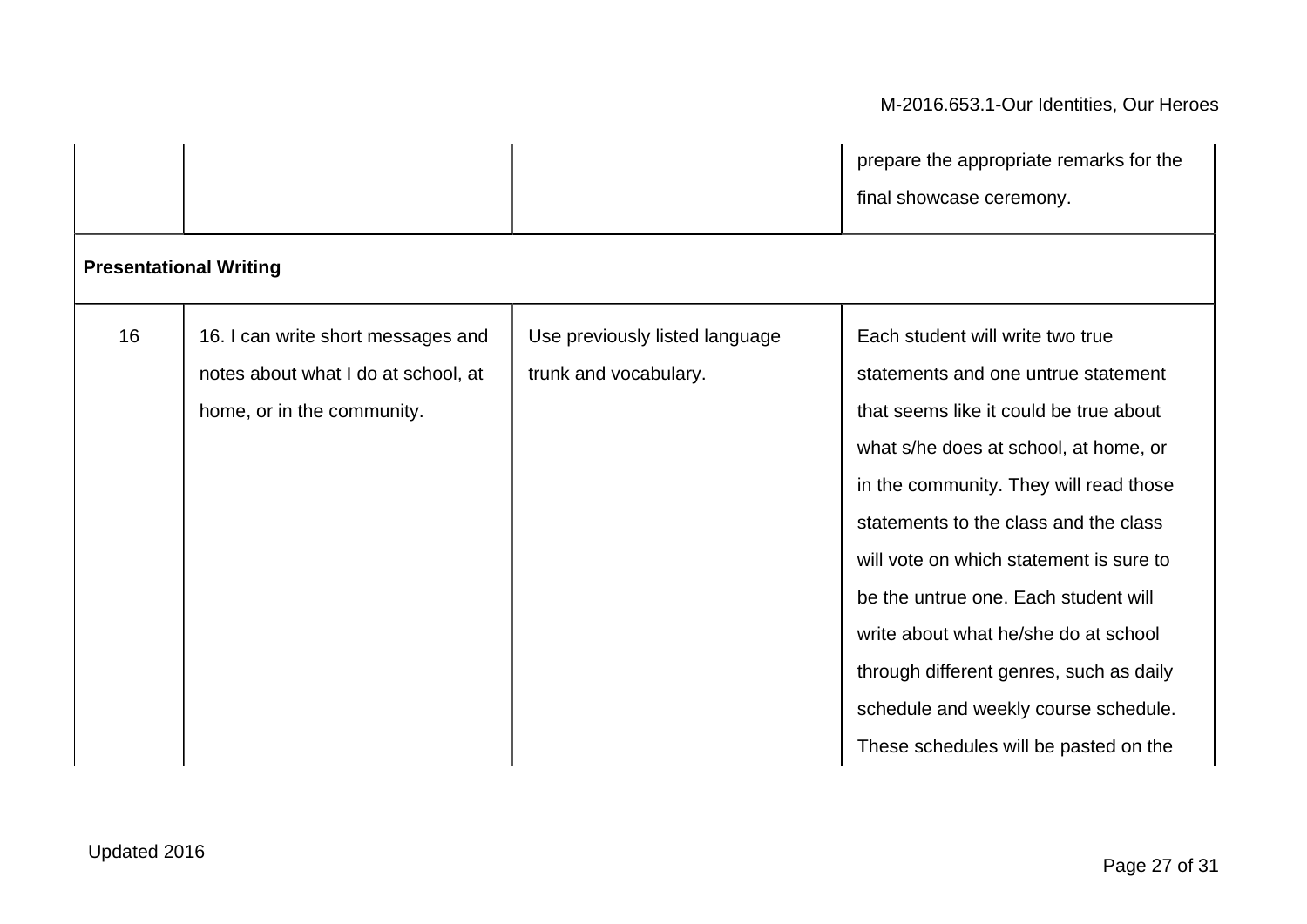|    |                                 |                                | schedule wall, and students will identify   |
|----|---------------------------------|--------------------------------|---------------------------------------------|
|    |                                 |                                | whose schedule is the most close to his/    |
|    |                                 |                                | hers. Students will write responses to the  |
|    |                                 |                                | reading assignments described above         |
|    |                                 |                                | under "interpretive reading". Students      |
|    |                                 |                                | will work together in groups to create a    |
|    |                                 |                                | "How can you help?" poster in support       |
|    |                                 |                                | of a nonprofit group. The poster will offer |
|    |                                 |                                | suggestions of how others can become        |
|    |                                 |                                | involve in support of a cause.              |
| 17 | 17. I can write short notes for | Use previously listed language | Students will research their alter-ego      |
|    | images and pictures to convey   | trunk and vocabulary.          | identities to learn ten basic facts about   |
|    | information about someone else. |                                | those identities. They will create a mini-  |
|    |                                 |                                | poster with this information presented      |
|    |                                 |                                | in a visual format that contains key new    |
|    |                                 |                                | words. These posters will be displayed      |
|    |                                 |                                |                                             |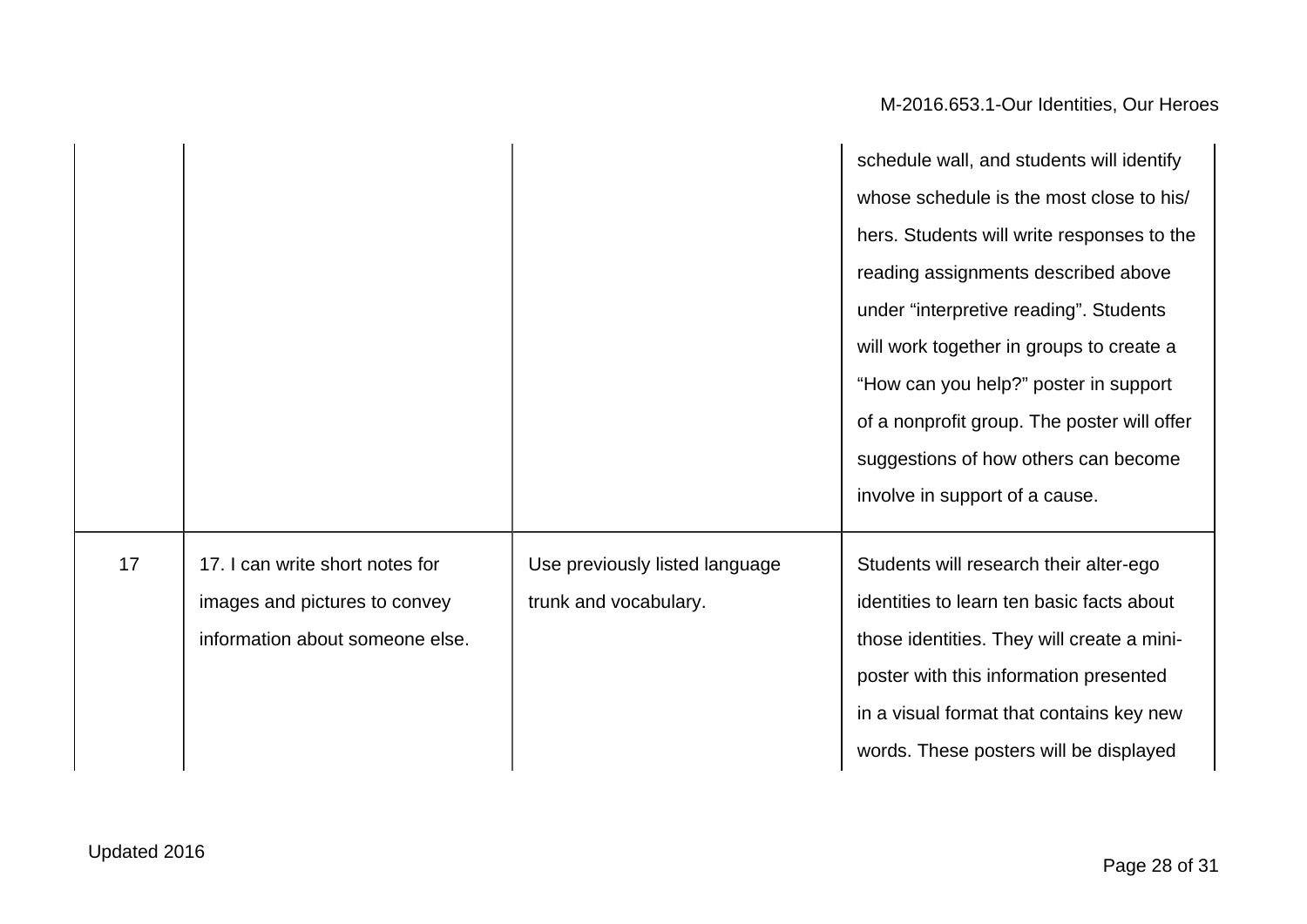|  | in class as reference tools for alter-ego  |
|--|--------------------------------------------|
|  | activities. This is practice for doing the |
|  | same thing for their personal heroes.      |
|  |                                            |

### **Materials & Other Resources**

Authentic texts such as biography, list of achievements, short stories, different forms, etc., about families, someone else, or important people in Chinese and American culture. These materials are chosen from printed book or online materials. Audio Lingua. Video clips about these important people found in youtube, Renwu, etc. Video clips with cultural information about holidays, sports, schools, etc.

## **Daily Schedule**

| <b>Schedule</b> | <b>Activity</b>                                                                          |
|-----------------|------------------------------------------------------------------------------------------|
| 8:45-9:00       | Share the learning objectives for the day.                                               |
| $9:00 - 9:10$   | Review of the contents from the day before through conversation or student presentation. |
| $9:10 - 9:20$   | Be familiar with today's content 1 through video, stories and vocabulary games.          |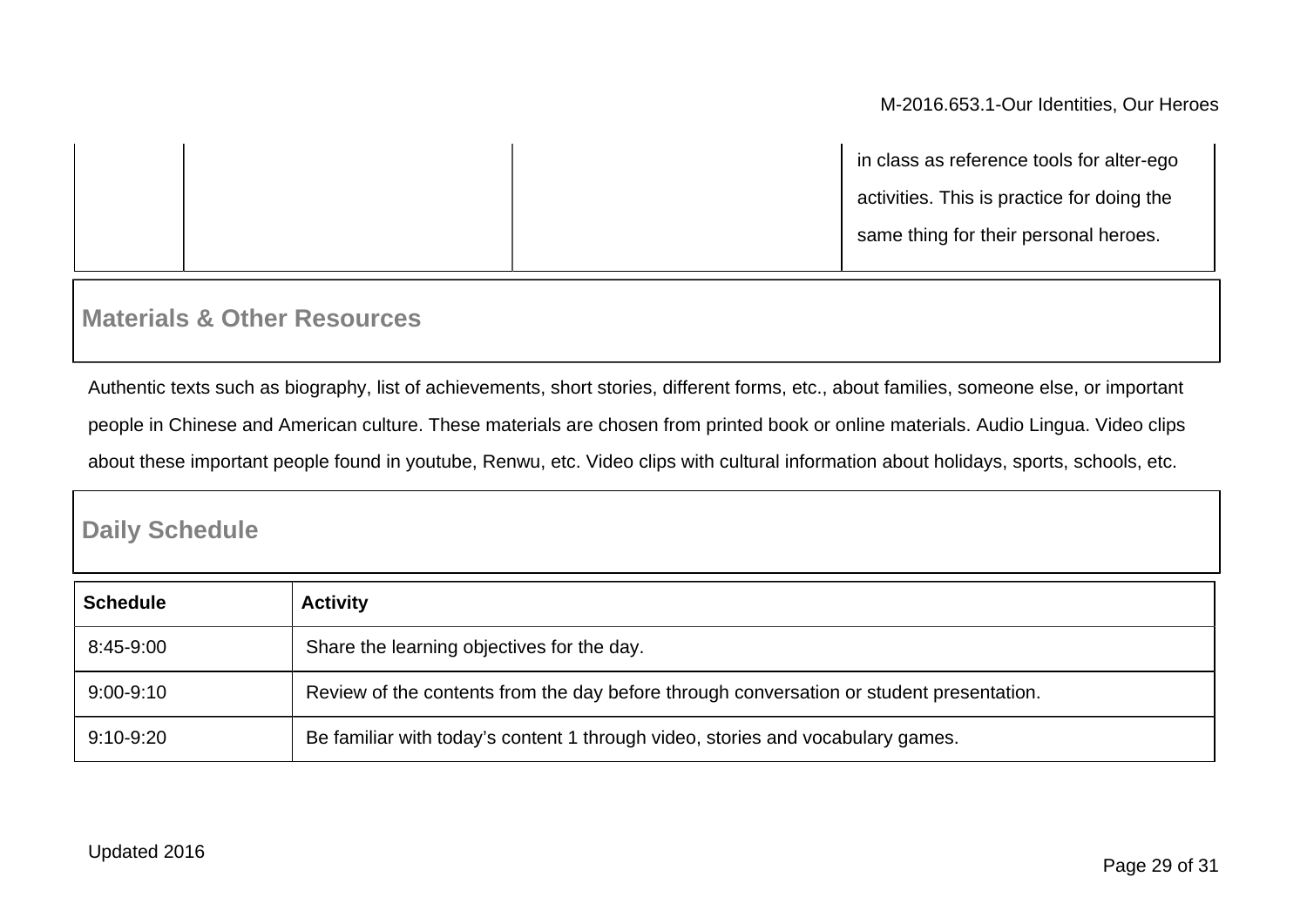| 9:20-9:50      | Content 1 and its activities (interpersonal, interpretive, presentation).                                      |
|----------------|----------------------------------------------------------------------------------------------------------------|
| $9:50 - 10:10$ | Break and snack time                                                                                           |
| 10:10-10:20    | Be familiar with today's content 2 through video, stories and vocabulary games.                                |
| 10:20-10:50    | Content 2 and its activities (interpersonal, interpretive, presentation).                                      |
| 10:50-11:00    | Break.                                                                                                         |
| 11:00-11:10    | Be familiar with today's content 3 through video stories and vocabulary games.                                 |
| 11:10-11:40    | Content 3 and its activities (interpersonal, interpretive, presentation).                                      |
| 11:40-11:50    | Cumulative conversation and presentation (combine the three small contents for the day and include contents    |
|                | from previous days if possible).                                                                               |
| 11:50-12:00    | Head to cafeteria (will get lunch and eat together at reserved room).                                          |
| 12:00-1:15     | Lunch and Chinese Table: do self presentation in front of the instructors/peers/tutors by accumulating what    |
|                | they have learned so far. Campers are encouraged to share their extra projects done in a group or at home.     |
| 1:30-2:20      | Project. Students will continue the topics in the morning, use the language to investigate, and reflect on the |
|                | relationship between the practices and perspectives of the culture studied, participate in hands-on practice,  |